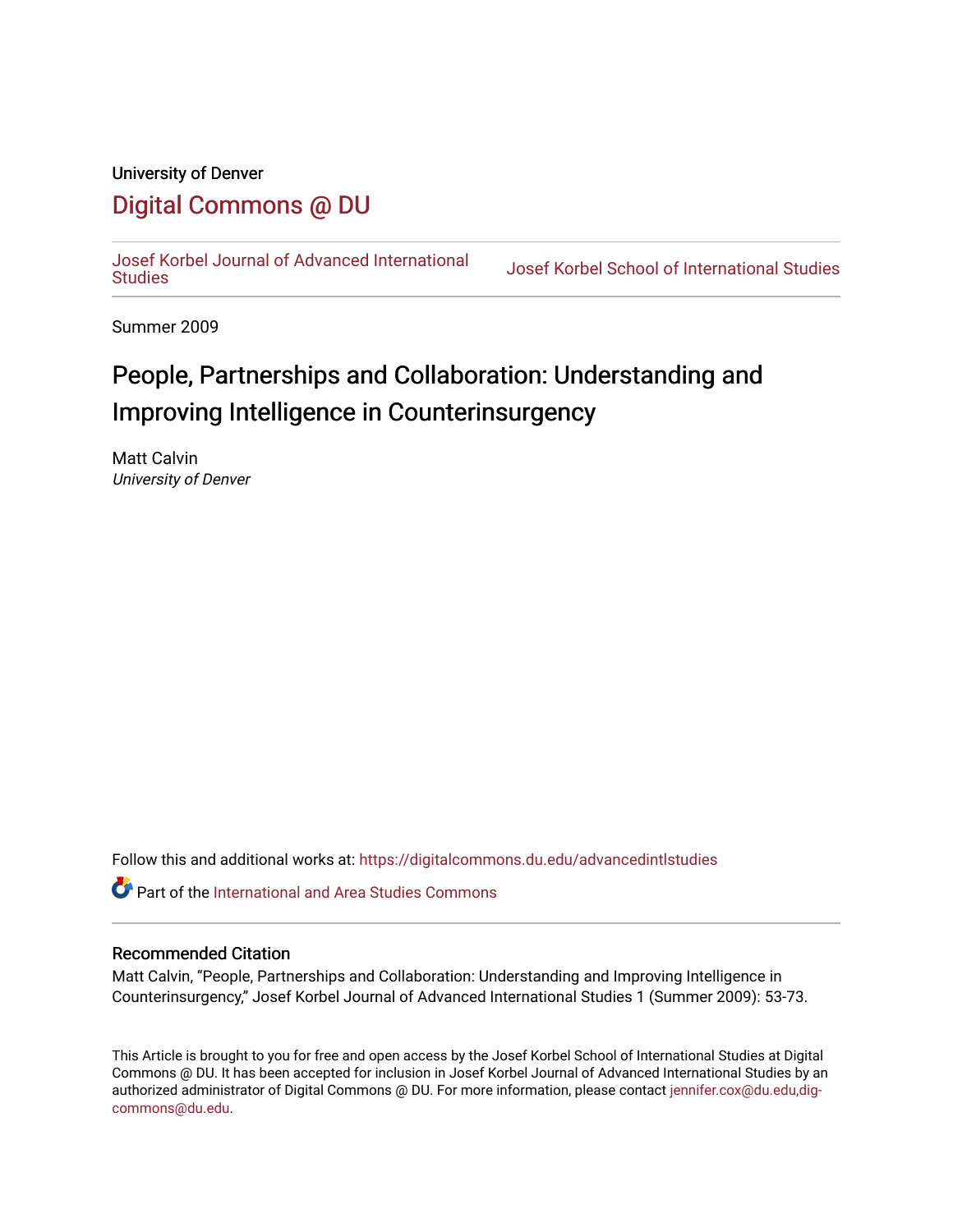People, Partnerships and Collaboration: Understanding and Improving Intelligence in Counterinsurgency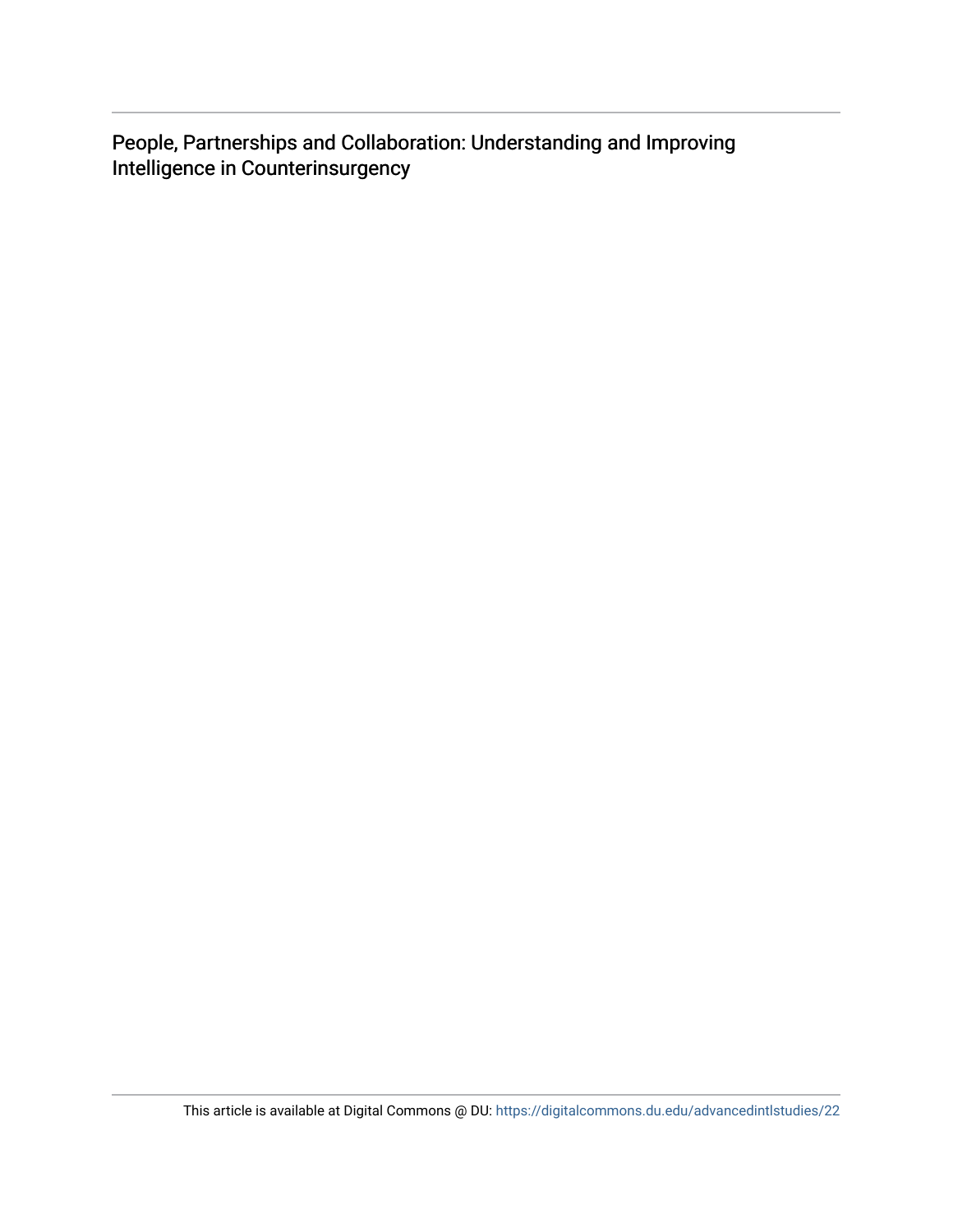# **People, Partnerships and Collaboration**

# **UNDERSTANDING AND IMPROVING INTELLIGENCE IN COUNTERINSURGENCY**

MATT CALVIN University of Denver M.A. Candidate, International Security

The goal of intelligence is to inform decision makers. While this general goal holds true for counterinsurgencies, the nature of the target requires an understanding of intelligence that is unique from the traditional Cold War focus on nation-state adversaries. This paper seeks to build upon the substantial current literature on population-centric counterinsurgency, theoretical studies of intelligence as a discipline, and the recent literature on military intelligence in counterinsurgency to construct an innovative model of intelligence as it relates to full-spectrum counterinsurgency. This model of intelligence is then utilized to provide recommendations on how intelligence efforts in counterinsurgency can be improved, advocating a new intelligence model, based on flexibility and adaptation and enabled by expanded human intelligence capabilities, networked integration and collaboration, and an emphasis on local partnerships.

The goal of intelligence is not specific to any one type of target or conflict. Intelligence is collected and produced to support and inform decision makers. This holds true whether the intelligence target is a nation-state government or a non-state actor, and it holds true in both conventional and unconventional conflicts. The intelligence process itself though is heavily dependent upon the target, and it must be designed specifically to address the realities of the situation in which it is being employed. During the Cold War, the American Intelligence Community grew and evolved to collect against and analyze the Soviet Union and the threat posed by a powerful nation-state adversary in a global ideological conflict. The current conflicts of the early  $21<sup>st</sup>$  century, countering complex insurgencies with interdependent local and global elements in places like Iraq and Afghanistan, are fundamentally different in nature. Intelligence efforts to support decision makers in counterinsurgency (COIN), whether policy makers or military forces, must adapt to the unique nature of the conflict to be effective. Intelligence in counterinsurgency should be concentrated primarily on the population and must take a full spectrum approach, addressing the political, economic, social, humanitarian, development, and informational components as well as the military. This requires a new intelligence paradigm, based on flexibility and adaptation and enabled by expanded human intelligence capabilities, networked integration and collaboration, and an emphasis on local partnerships. This paper puts forth a model of insurgency that can be used in understanding the intelligence requirements of COIN, discusses the unique nature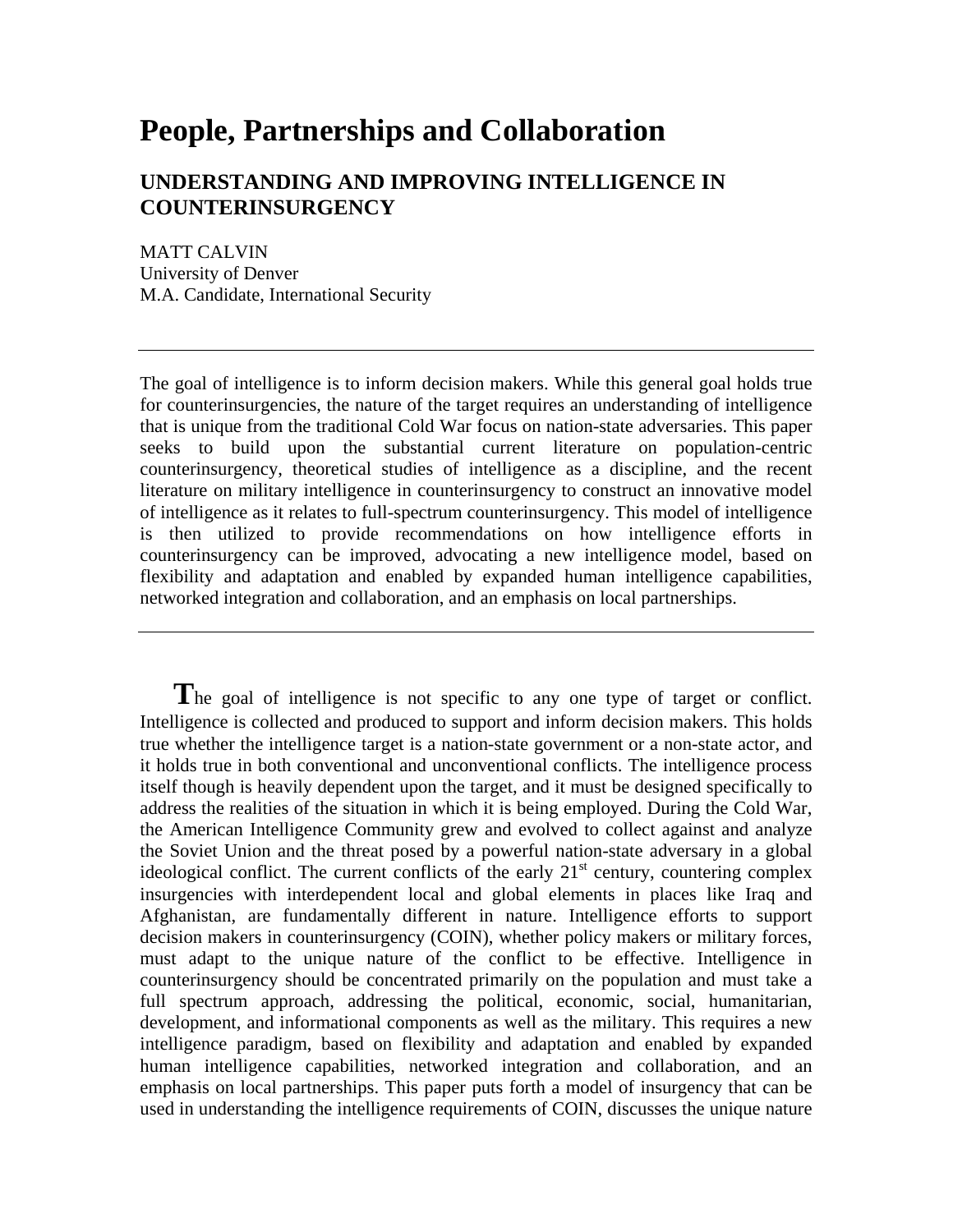of intelligence in COIN, and then provides recommendations for an improved intelligence capacity in COIN.

Combating insurgencies is not new to the Western world. Modern literature on insurgency and counterinsurgency stretches back to the writings of T.E. Lawrence and his experiences fighting alongside Arab tribes against Turkish occupation during World War I. While Lawrence actually fought on the side of the insurgency, his experiences and insights have been invaluable in the study of asymmetric warfare. The work of David Galula, a French soldier who drew upon his experiences in Indochina and Algeria, is another cornerstone of modern counterinsurgency theory. John Nagl's *Learning to Eat Soup With a Knife* compares the mid-20<sup>th</sup> century experiences of the British in Malaya and United States in Vietnam, drawing valuable conclusions on the importance of organizational learning and flexibility in COIN (Nagl 2005). The past eight years though have witnessed an explosion in academic literature on counterinsurgency, fueled by the ongoing wars in Iraq and Afghanistan. As these works have emerged, they have sought to recognize and grapple with a new, hybrid form of warfare, similar in many ways to traditional guerrilla warfare but fundamentally altered by the globalization of communications and information technology and extremist ideologies.

Drawing largely upon the hard-earned lessons of the early  $21<sup>st</sup>$  century insurgencies in Iraq and Afghanistan, recent literature on counterinsurgency seeks to comprehend the complex local-global nature of these conflicts. Many of the contributions come from soldiers and civilians who have had direct experience in these wars. David Kilcullen, an Australian Army officer and former advisor to U.S. General David Petraeus in Iraq, has become a prominent voice in favor of reduced use of force and greater focus on the needs of the civilian population. Kilcullen has based his theories on years of field research in conflict zones worldwide, studying the factors that lead the undecided within a population group to form or join an insurgency (Kilcullen 2009b). Numerous articles have emerged in military publications, such as *Military Review*, as well, built upon on the real successes and failures of ongoing counterinsurgency efforts. The RAND Corporation and other think tanks have also weighed in heavily on the subject, constructing comprehensive studies of insurgencies past and present, searching for trends and lessons that can be extracted and leveraged to combat the asymmetric conflicts of today and tomorrow (Gompert and Gordon IV 2008).

Much of the existing literature on counterinsurgency mentions intelligence as a critical component in assessing and combating insurgencies, but it does not focus specifically on the unique nature of intelligence in this mode of conflict. The difference between intelligence targeting nation-states and intelligence targeting non-state insurgent groups is substantial, yet few studies have focused primarily upon this issue. Those authors that have focused primarily on intelligence have approached the subject from a heavily military intelligence focused perspective. Kyle Teamey and U.S. Army Lieutenant Colonal Jonathan Sweet have created a comprehensive model for organizing intelligence in counterinsurgency, upon which this paper relies heavily, but the focus is on military intelligence efforts, making only passing reference to non-military components of intelligence (Teamey and Sweet 2006). U.S. Army Major Dan Zeytoonian and a team of officers from the Command and General Staff Officer Course at Fort Leavenworth, Kansas have built a comprehensive comparison between military intelligence in conventional military operations and those in COIN - a comparison which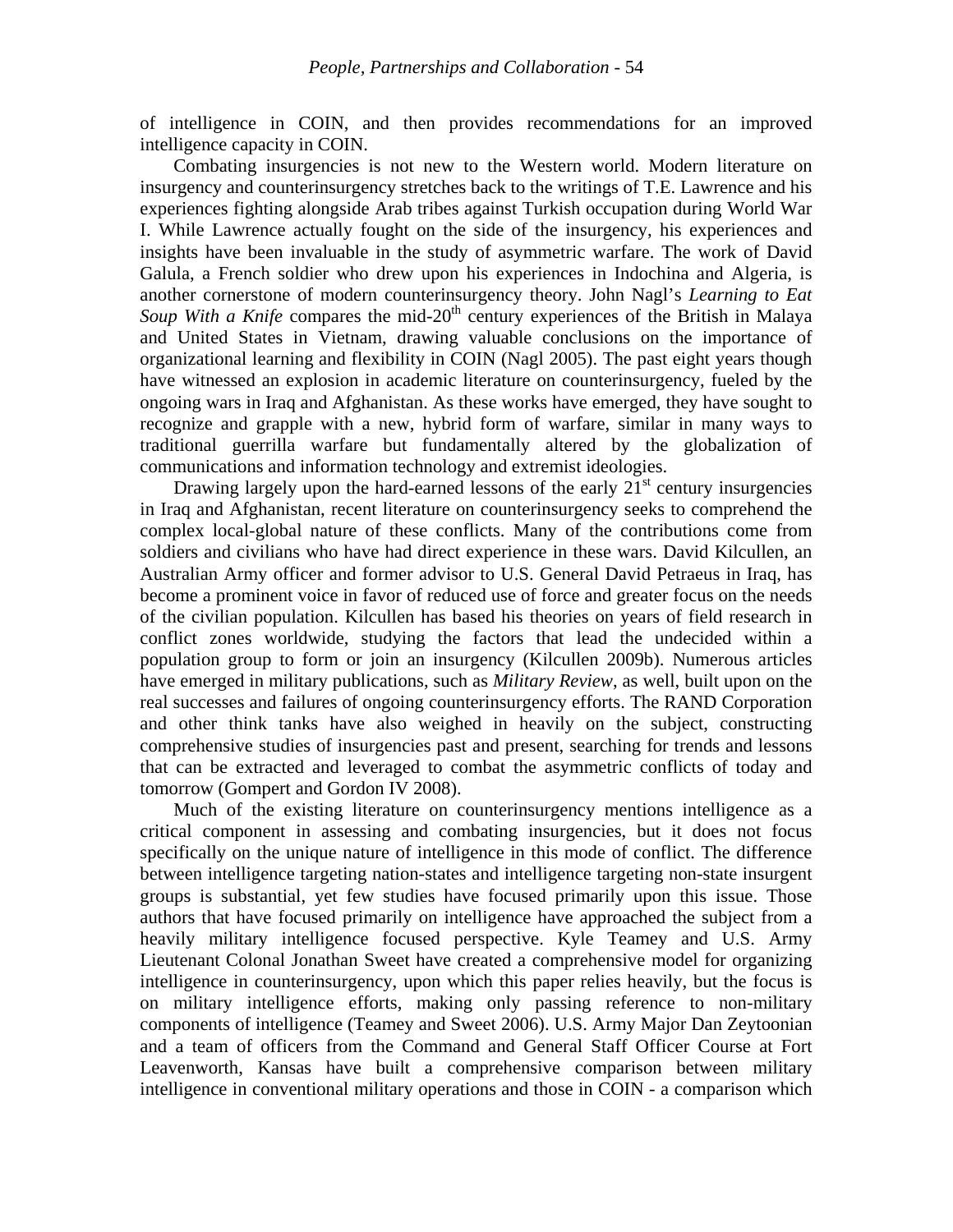has provided valuable insight to this paper as well - but the comparison is more tactical than broadly theoretical (Zeytoonian, et al. 2006). The new Army and Marine Corps Counterinsurgency Field Manual itself contains an entire chapter on intelligence, but, again, the focus is military and doctrinal in nature.

This paper seeks to build upon the substantial current literature on population-centric counterinsurgency, theoretical studies of intelligence as a discipline, and the recent literature on military intelligence in counterinsurgency to construct an innovative model of intelligence as it relates to full-spectrum COIN. The purpose is not to construct entirely new theories on insurgency or counterinsurgency, since numerous authors and practitioners have developed these in recent years based on substantial field research and experience, but rather to bring these theories together with existing literature on the study of intelligence to create a new way of understanding intelligence as it relates to counterinsurgency. This paper will begin by providing a generalized model of insurgency from which to start discussion. From this model, it will then provide four key tenets of successful counterinsurgency, based upon the recent literature on the subject. While the concept of "successful counterinsurgency" is still highly contested, the model proposed here is based upon the views of the leading contemporary experts on the issue. From there the paper discusses why intelligence is unique in counterinsurgency, beginning with a theoretical look at the nature of intelligence as a discipline and outlining a set of six unique differences between conventional and COIN intelligence, based largely upon existing work on military intelligence in COIN, the previously highlighted components of successful COIN, and a theoretical focus on intelligence itself. This model of intelligence within counterinsurgency is then utilized to provide three unique sets of recommendations on how intelligence efforts in counterinsurgency missions can be improved.

#### **Model for Understanding Insurgency**

While this paper is not intended to provide a comprehensive understanding of insurgency, a general understanding is necessary to study the unique intelligence requirements of a counterinsurgency mission. Bard O'Neill broadly defines an insurgency as "a struggle between a non-ruling group and the ruling authorities in which the non-ruling group consciously uses *political resources* (e.g. organizational expertise, propaganda, and demonstrations) and *violence* to destroy, reformulate, or sustain the basis of legitimacy of one or more aspects of politics" (O'Neill 2005, 15). The critical components are the asymmetric relationship between the ruling and non-ruling groups and the centrality of legitimacy as the ultimate focus of the conflict. These factors distinguish insurgency from interstate conflict or civil war and identify the non-aligned population as a key player in determining legitimacy of either of the belligerent groups.

While there are certain fundamental factors that are common to all insurgencies, it is helpful to distinguish between different types of insurgency based on common characteristics. This paper will focus primarily on the complex global-local variety seen today in Iraq, Afghanistan and elsewhere, in which elements of global extremist networks have joined local insurgents in opposition to weak or emerging host-nation governments. A 2006 RAND Corporation report on COIN defines these global-local insurgencies as *Type III* insurgencies, defined as local insurgencies receiving outside support, making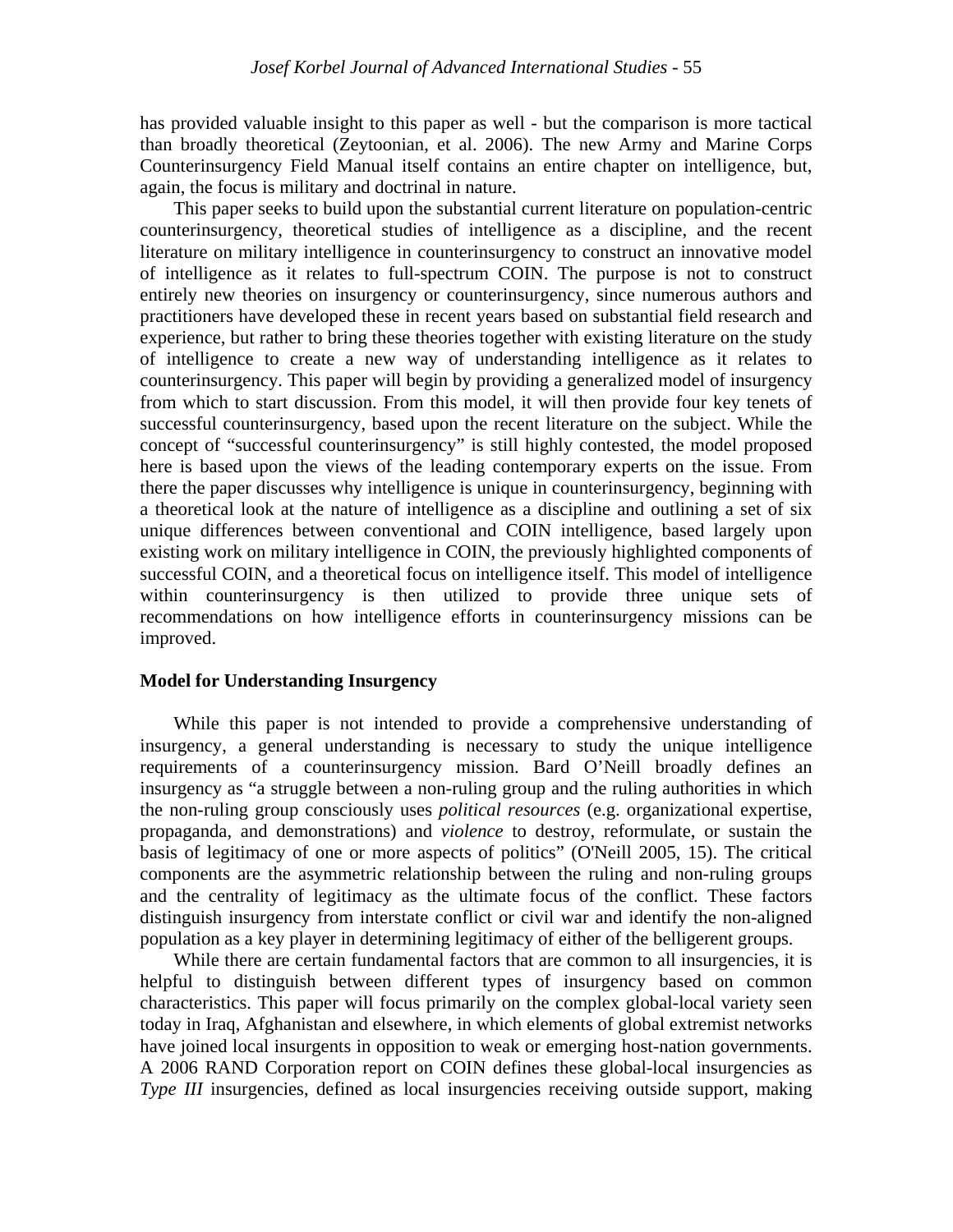them part of a wider regional or global struggle (Gompert and Gordon IV 2008, xxx). This report also notes that Type III insurgencies pose the "greatest challenges of  $21<sup>st</sup>$ century insurgency" due to the effects of globalization (Gompert and Gordon IV 2008, 48).

The most prominent cases of Type III insurgency today are in Iraq and Afghanistan, where members of Al Qaeda (AQ) are fighting against local governments and intervening Western forces in an attempt to further their *takfiri* ideology and agenda through opposition to Western forces and host-nation governments that they view as illegitimate. While the insurgency model in this paper has been designed to cover more than just global-local insurgencies, the paper will focus primarily on the intelligence efforts of the United States and its Western allies involved in counterinsurgencies against AQ-allied insurgents, primarily in Iraq and Afghanistan.

#### **The Insurgency Space**

Analyzing and understanding an insurgency requires an accurate picture of both the spatial and temporal domains of the conflict. Figure 1 below contains a generalized model of the insurgency space. This model is a simplified and incomplete representation of an extremely complex social and political phenomenon, but it serves to highlight some of the key components necessary to understanding insurgency.



**Figure 1: Insurgency Space**

The insurgency space exists on the backdrop of a physical space, since all forces and actions exist within the physical world. This space is scalable and need not be contiguous or coincide with any specific political borders or boundaries. Physical space also includes the physical components of cyberspace, such as servers and internet access points, representing the physical access points of an otherwise amorphous medium (Demarest 2009). All actors within an insurgency must occupy a physical location, and geospatial considerations have direct influence on the other factors in an insurgency.

Within the physical space is the population, which is the central factor in any insurgency. In global-local insurgencies, like those in Iraq and Afghanistan, the broadest population group is the citizenry of those countries, living within the recognized existing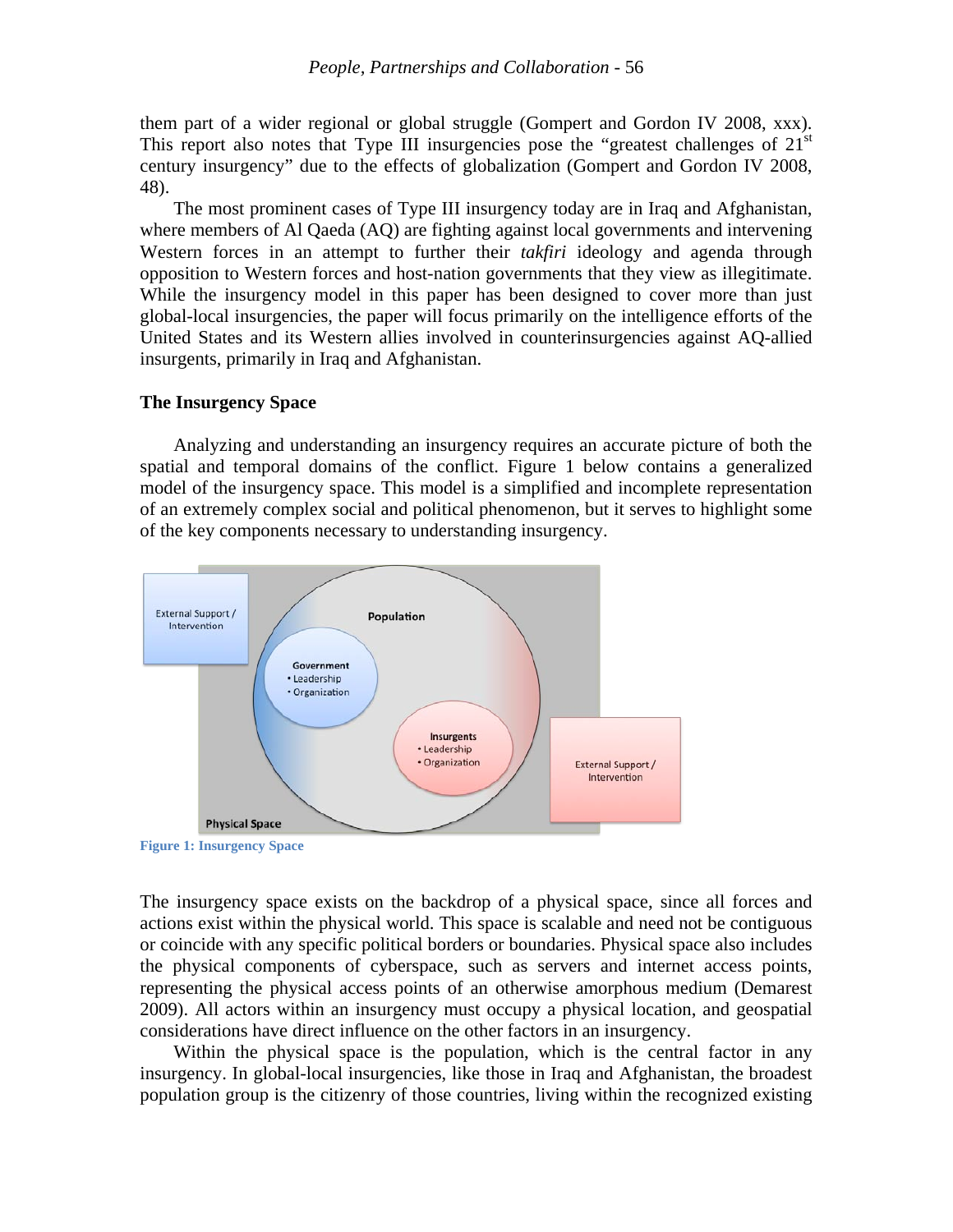nation-state political boundaries. An important part of understanding the insurgency space is recognizing the scalability of the various components. The same theoretical divisions used to look at a nation-wide insurgency can be used to analyze a much more localized segment of insurgency. As recent experiences in Iraq and Afghanistan have shown, the population itself contains many divisions, whether sectarian, tribal, ethnic, or others, and recognizing and understanding those divisions within the population is critical.

Within the population also exist the opposing forces of insurgent and government. Many insurgency models focus heavily on the insurgent forces, at the expense of the opposing government, or counterinsurgent, forces. This model includes both with equal weight, as the nature and actions of each have equally strong influence on the progression and outcome of an insurgency. It is important to note that these groups exist within - and not separate from - the larger population, since the actual membership of each group draws upon the population.

External support can play a critical role in an insurgency as well, as the cases of Iraq and Afghanistan demonstrate today. As the figure above reflects, this support can be outside the physical space of the insurgency, in the form of financial support, ideology, or training, or within the physical space, in the form of direct intervention of external actors. Both types of support are visible in Iraq and Afghanistan today. Since local-global insurgencies are defined by the connection between the local conflict and a larger global struggle, external support must be understood as a defining component of the conflict

#### **The Insurgency Cycle**

Understanding the temporal, cyclic component of an insurgency, including its origins and the actions and reactions that fuel or impede its progress, is the second component of this model. Figure 2 below shows a generalized model of the insurgency cycle. This has been adapted from an earlier model created by Paul Viotti, which focused on causal understandings of insurgencies and potential counterstrategies (Viotti 2008, 14).



**Figure 2: Insurgency Cycle**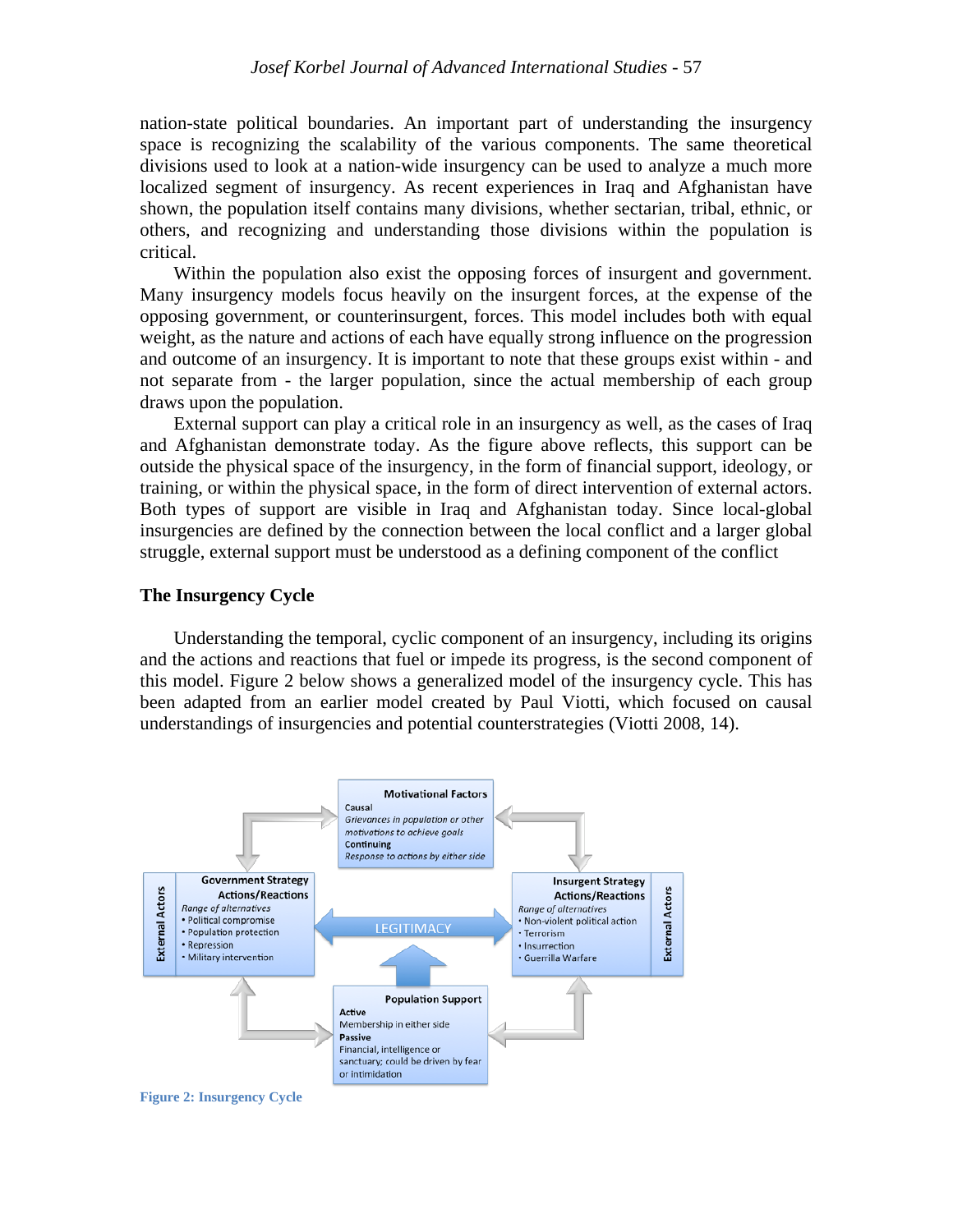The representation of insurgency as a multidirectional cycle serves to highlight its evolutionary, adaptive nature. There is no cleanly defined beginning or end within this cycle, and the four components - motivational factors, insurgent strategy and action/reaction, government strategy and action/reaction, and population support influence and react to the others in the cycle as an insurgency progresses.

#### *Motivational Factors*

Motivational factors are the grievances or motivations driving both groups within the conflict. This includes the grievances driving insurgents to contest the legitimacy and authority of the government, as well as the motivations of the government itself. It is important to recognize that neither group is necessarily homogenous in its motivations and goals. Different groups within the larger insurgency or government may have competing motivations, and a deeper understanding of the insurgency requires recognizing and understanding these fractured and localized motivations. Motivational factors may evolve throughout the course of a conflict as well, but the original set of factors that led to the emergence of the insurgency are especially important in understanding the origins and initial nature of the insurgency.

#### *Strategy and Actions/Reactions*

The strategies and actions of both the government and insurgent forces must be considered together, as they drive one another in a continually adapting and evolving fashion. Both are shaped as well by motivational factors, whether causal or continuing. The asymmetric nature of the conflict provides a different range of political and military actions to each side in the conflict. As insurgents seek to address grievances and further their goals, possible options range from non-violent political activity to guerrilla warfare to terrorism and assassination. As governments seek to destroy or isolate the insurgent group within the population, they may choose non-violent alternatives, like political compromise or redress of grievances, or violent alternatives, from broad repression to targeted assassination.

#### *Population Support*

The fourth component of the cycle is population support. This refers to the alignment and actions of the population group that does not have active membership with either side in the conflict. The support of the population, which determines the legitimacy of the government or insurgency, is the primary target of both sides in the conflict. Neither side can achieve its objectives without the support of the population over which it seeks control or governance, which is why legitimacy is the ultimate objective of both sides. It is directly shaped by the actions of both groups and influenced by the same motivational factors that drive government and insurgent actions. As the cycle continues, the neutral population may choose active membership on either side, bolstering government or insurgent forces. More common is the passive support of either side, which can take the form of financial assistance, intelligence on belligerent actions, or sanctuary for insurgent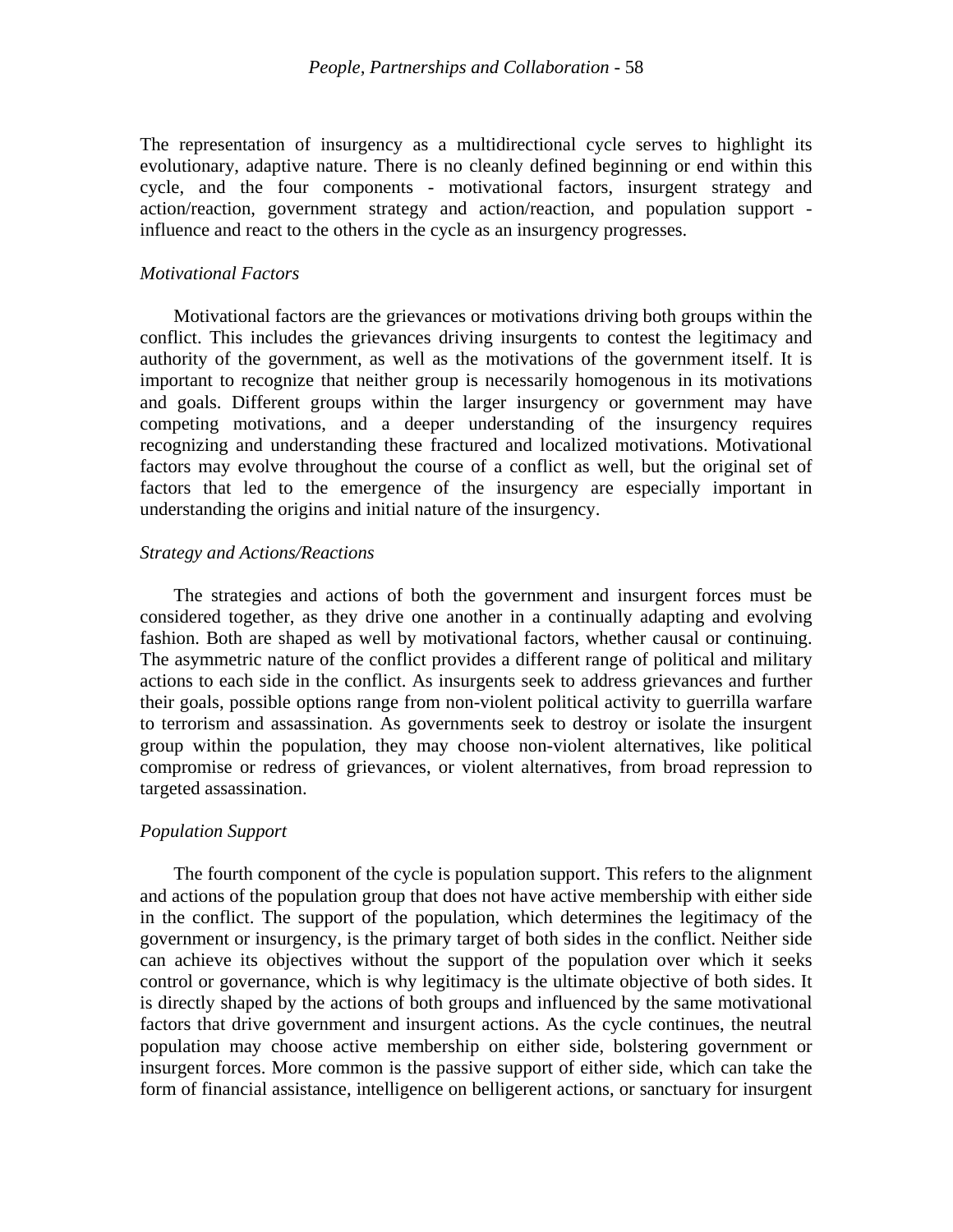forces. Passive support is often coerced through fear or intimidation as part of government or insurgent strategies. Population support is the lynchpin of the insurgency cycle, as it drives the strategies and actions on both sides and shapes the legitimacy of each group.

As mentioned above, this model is a highly generalized and imperfect representation of an extremely complex mode of conflict. In looking at the role of intelligence within a counterinsurgency though, the two components of the model can serve to highlight the dominant factors that must be addressed in both the spatial and temporal domains. This understanding can inform the role that intelligence must play in confronting an insurgency.

### **Counterinsurgency: Four Key Tenets**

The purpose of this paper is not to define a new counterinsurgency strategy. Scholars and practitioners like David Kilcullen and John Nagl and organizations like the RAND corporation have written extensively on counterinsurgency in recent years, based on case studies, empirical data and comprehensive field research. Many of these lessons have been learned at great cost over the past eight years in Iraq and Afghanistan. The intent here instead is to build upon the strategies advocated by these experts to determine the role that intelligence can play in enabling and improving the chances of success. Intelligence is a critical component in counterinsurgency, and as new counterinsurgency strategies are advocated and adopted, intelligence must adapt accordingly for those strategies to succeed. This section outlines four key tenets of effective counterinsurgency, based on the recent literature, from which to begin further discussion of intelligence efforts within counterinsurgency.

#### *Population-Centric Strategy*

As expressed in the insurgency model above, the population is the critical objective for both parties in an insurgency. Recent literature on counterinsurgency supports this assumption by advocating strategies that are *population-centric* in nature (Bureau of Political-Military Affairs, Department of State 2009, 14). The first component of population-centric counterinsurgency is the security and protection of the population. If legitimacy in the eyes of the population is the final objective in counterinsurgency, then the provision of security becomes the first step in attaining that legitimacy. As opinion polls in Afghanistan have shown over the past five years, security and stability generally trumps all other factors in determining the perceptions of the people towards the government (Rennie, Sharma and Sen 2008, 15-18).

A key tenet underlying population-centric security is the reality that it is impossible to kill or capture enough insurgents to end the conflict, since this approach ultimately results in unintended civilian casualties, fuels grievances against the government, and increases support for the insurgency. As this process continues, the insurgent group grows with the membership of locals who may have had no prior motivation to support the insurgency. Counterinsurgent actions actually initiate the insurgency cycle for a group of aggrieved locals, providing motivation and creating new enemies.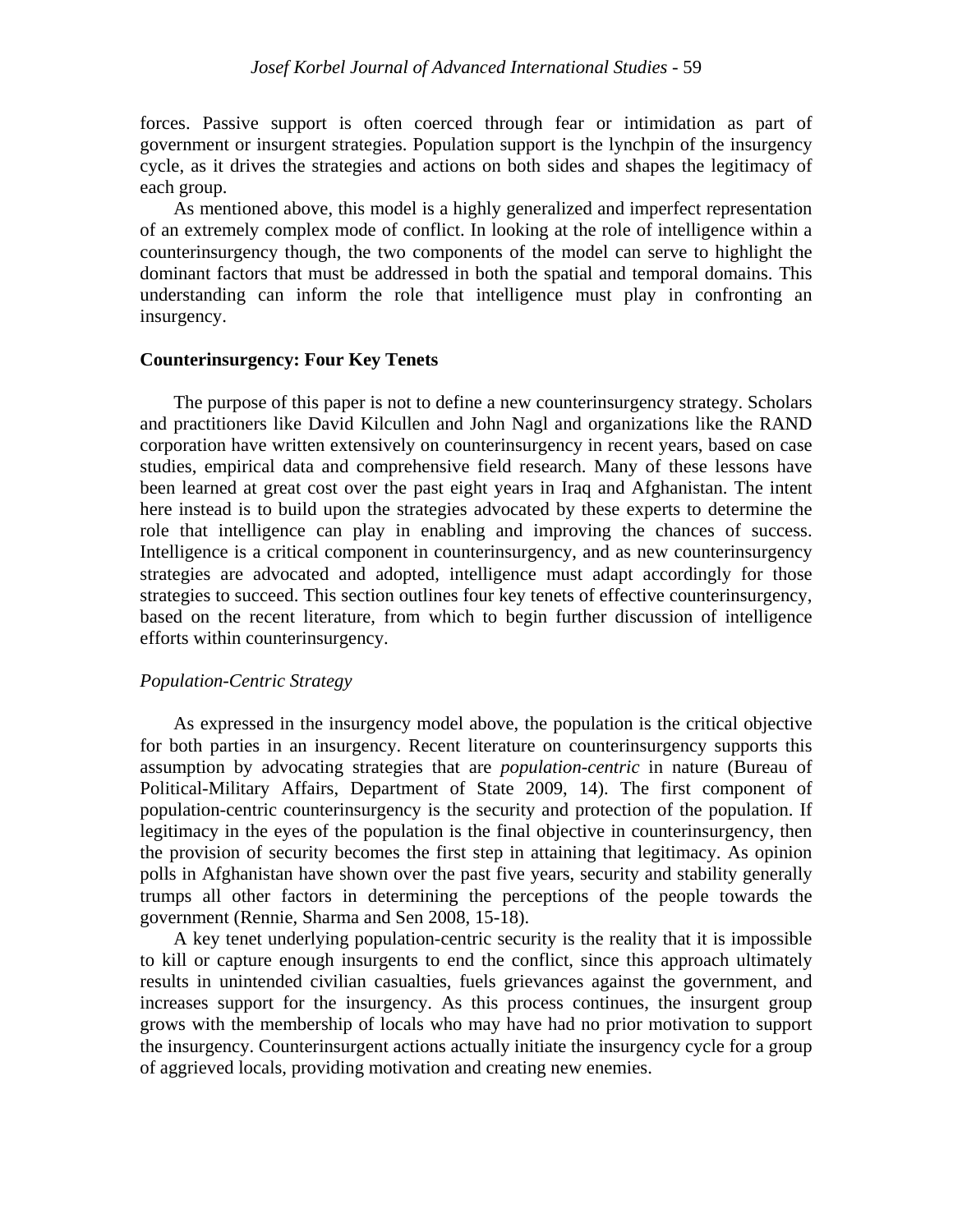Based on substantial field research in Southeast Asia, Iraq, Afghanistan, and Pakistan, David Kilcullen has described this process as the *accidental guerrilla syndrome:*

*This is the phase in which local people begin to become accidental guerrillas, fighting along extremist forces not because they support the* takfiri *ideology but because they oppose outside interference in their affairs, because they are rallied to support local tribal or community interests, or because they are alienated by heavy-handed actions of the intervening force* (Kilcullen 2009b, 38)*.*

While this quote mentions specifically the *takfiri* ideology of Al Qaeda and its allies as the ideological motivating factor of the hard core of the insurgency, Kilcullen argues that the situation applies to insurgencies with other causal motivations as well. The terms *reconcilable* and *irreconcilable* have also been used to distinguish between those insurgents who have no ideological stake in the conflict and could potentially be turned away from the insurgency and those who cannot and must ultimately be killed or captured. According to Kilcullen, the reconcilable generally largely outnumber the irreconcilable, and a population-centric approach focused on driving a wedge between the two groups rather than inadvertently fueling their cohesion has much greater chances of success with far less cost in blood and treasure (Kilcullen 2009b, 49). While the ways in which to accomplish this are largely dependent on the individual conflict and actors, doing more to meet the needs of reconcilable insurgents – whether in the form of security or development assistance – than the irreconcilable forces are able is a fundamental way to encourage a schism within an insurgency.

#### *Politics and Governance*

A second and equally important component of population-centric counterinsurgency is the recognition that the only real chance of success lies in a political solution and the establishment of a legitimate, effective government. The Army and Marine Corps Counterinsurgency Field Manual lists political power as "the central issue in insurgencies and counterinsurgencies" (U.S. Army and Marine Corps 2007, 2). In a comprehensive study of historical insurgencies, Gompert and Gordon of the RAND Corporation found "authoritarian, unresponsive, inept and corrupt government" and "populations excluded from politics and estranged from the state" to be two of the four strongest predictors of failed counterinsurgency (Gompert and Gordon IV 2008, 13-14). Within the insurgency cycle, population support is unlikely if the government cannot meet the needs of the population. In short, as this same RAND study states, "there is no substitute for legitimate, effective local government" (Gompert and Gordon IV 2008, 14-15).

In coordination with efforts to reduce violence and protect the population, counterinsurgency is also a struggle to build a local government that is legitimate, efficient, transparent, and can begin to meet the needs of its citizens. Building government capacity does not mean embedding international aide organizations as a parallel government to provide services or structuring local government from a Western model. To improve the legitimacy of the government, all actions must be guided and championed by host-nation leaders and must assume a form that is compatible with the indigenous culture (deVillafranca 2008-2009, 85). The establishment of effective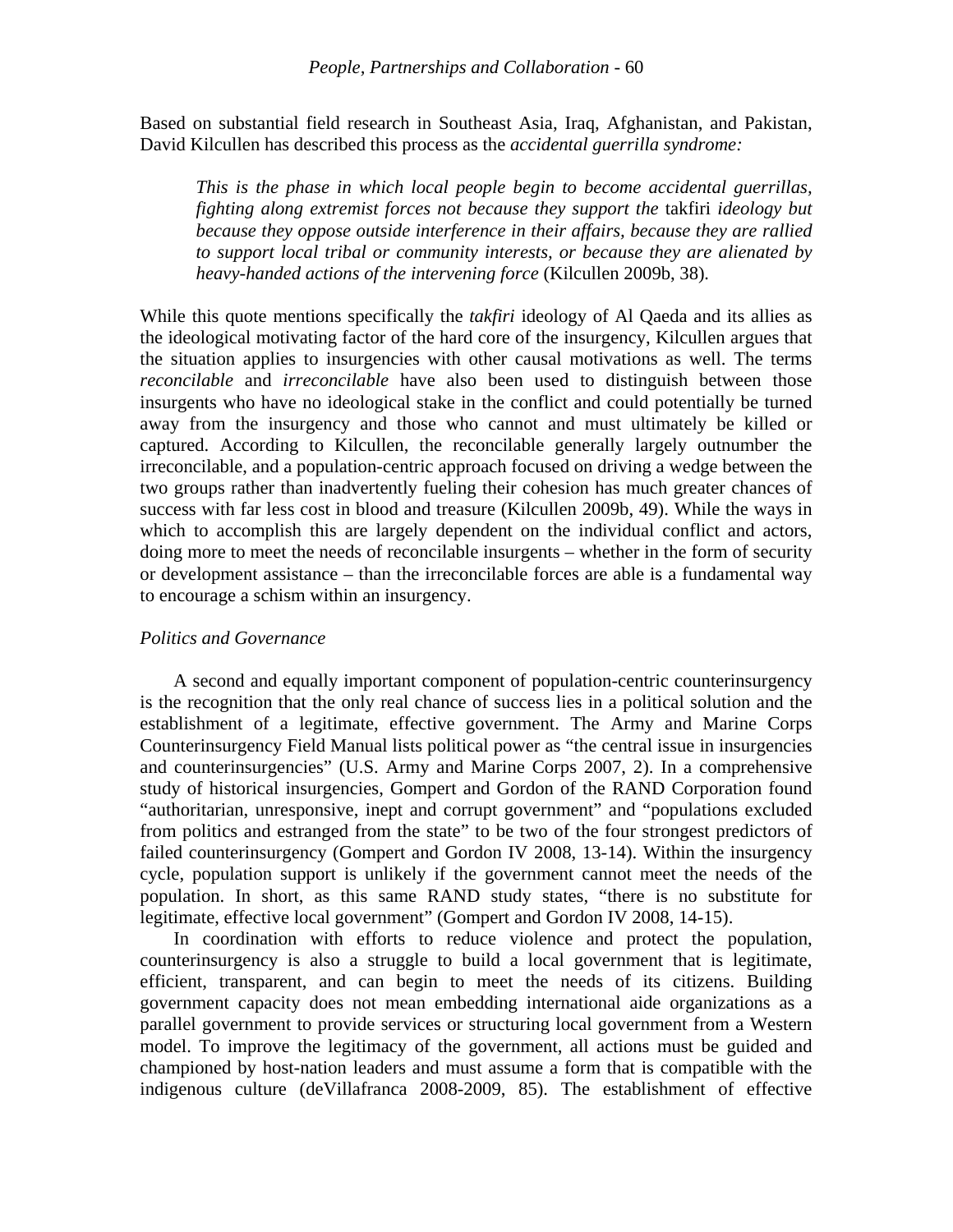government is critical in counterinsurgency, but real legitimacy can only be achieved through genuine representation of the indigenous population. Puppet regimes supported by foreign governments may be able to maintain control in the near term, but are unsustainable in the long term.

#### *Flexibility and Adaptation*

In addition to population-centric security and the establishment of effective governance, flexibility and adaptation are vital in counterinsurgency. Karl von Clausewitz long ago coined the term "fog of war," writing that "war is the province of uncertainty; three-fourths of the things on which action in war is based lie hidden in the fog of a greater or less uncertainty" (Clausewitz 2000, 299). Asymmetric warfare is no exception to this principle, and, as Thomas Mockaitis has argued, the fog may indeed be "thickest at the low end of the conflict spectrum, where arguably it never dissipates" (Mockaitis 1999, 40). An insurgency survives by blending in with and floating among the population, concealing the identities and operations of its members against counterinsurgent forces with the assistance – whether willing or coerced – of civilians. When the adversary is formless and the objective is as lofty and nebulous as building the legitimacy of a government and gaining the loyalty and trust of an entire population, uncertainty is constant.

Counterinsurgents must address the uncertainty inherent in asymmetric warfare by embracing institutional learning across all organizations involved. In comparing the institutional learning capabilities of the British military in Malaya and the American military in Vietnam, John Nagl noted that "the key to organizational learning is getting the decision-making authority to allow such innovation, monitor its effectiveness, and then transmit new doctrine with strict requirements that it be followed throughout the organization" (Nagl 2005, 195). Insurgent forces are highly agile and adaptive, and the motivational factors fueling an insurgency may evolve rapidly as well. Additionally, insurgents are generally not bound by the same institutional rules and processes as government or Western forces are, allowing rapid adaptation and innovation of new tactics without the need for approval or review. Combating a highly adaptive enemy requires that learning and flexibility be institutionalized within counterinsurgent forces to better enable the inevitable changes and innovations required to confront an insurgency as the cycle progresses.

#### *Full Spectrum Counterinsurgency*

The final principal of effective population-centric counterinsurgency is that it must be a *full spectrum* effort, integrating all relevant actors - civilian, military and intelligence - within an integrated strategy that addresses the conflict as more than just a military concern (Kilcullen 2009b, 265). As local government legitimacy is so important, it is imperative that full spectrum also include the host-nation government as well. Within a population-centric approach, those issues which affect the population – political, economic, social, humanitarian, development, informational, and security – need to be considered in a comprehensive manner. Limited resources, in terms of personnel and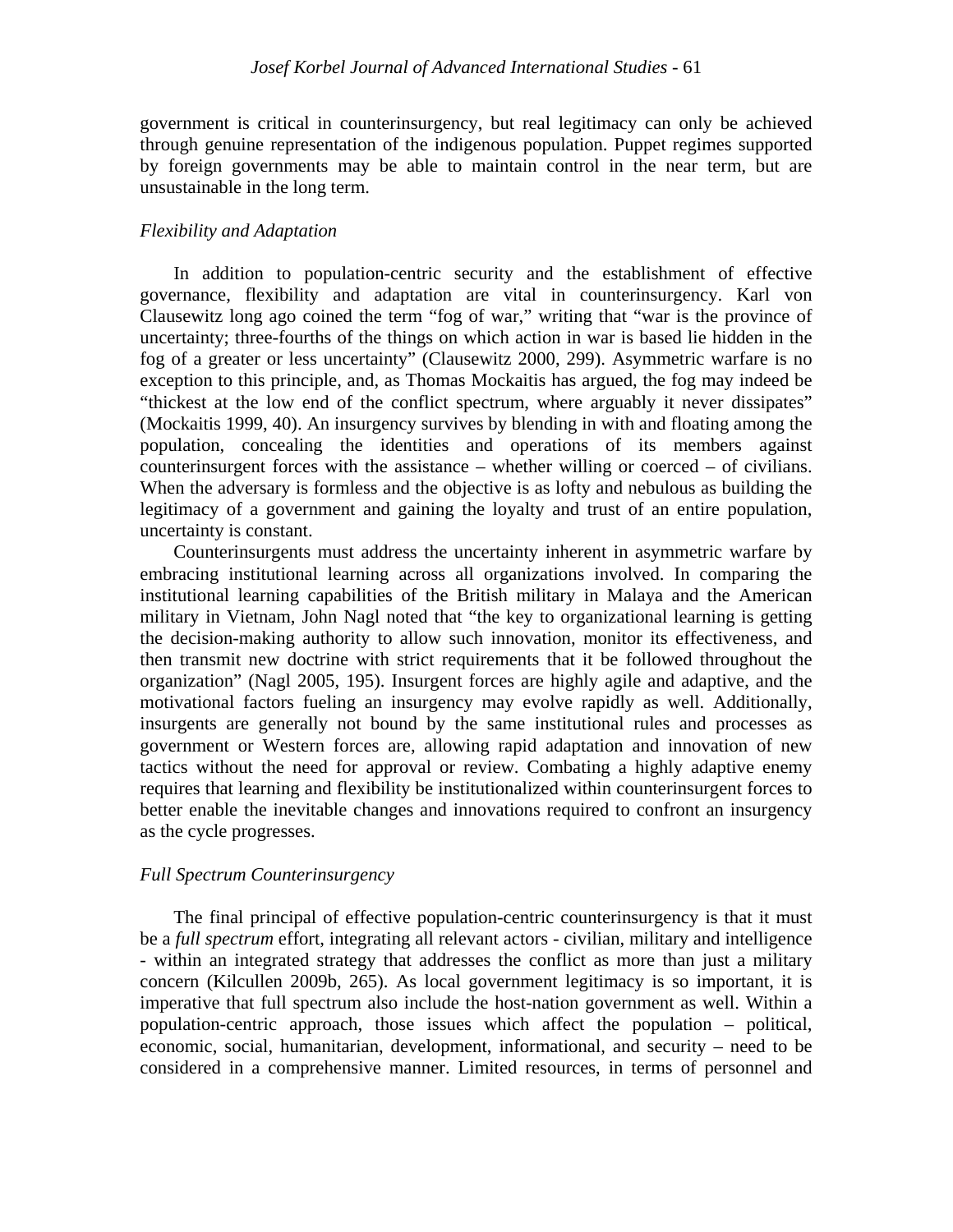budget, are a reality in counterinsurgency, but failing to consider a comprehensive approach is detrimental to counterinsurgency efforts.

The four components of an effective population-centric counterinsurgency strategy outlined above are certainly not comprehensive or prescriptive, but they serve as a basis for looking at the specific function of intelligence in counterinsurgency. In summary, the following four points highlight the key counterinsurgency principles that effective intelligence must support:

- Population-centric security, with an emphasis on minimizing the application of force and isolating irreconcilable insurgents from neutral civilians and reconcilable insurgents
- Increasing the legitimacy of the local government through increased effectiveness and institutional capacity, while ensuring that it provides genuine representation of the indigenous population
- Institutionalized learning and flexibility across all organizations involved in counterinsurgency
- Full spectrum counterinsurgency, which integrates the efforts of all involved parties and takes a comprehensive view, within realistic limitations, of all factors that impact the population and the establishment of a legitimate government.

#### **Intelligence and COIN: Why is Intelligence Different in Counterinsurgency?**

Before looking the unique requirements of intelligence in counterinsurgency, it is worth looking at the general purpose of intelligence as a function performed by political organizations. Mark Lowenthal distinguishes intelligence from information, describing intelligence as "information that meets the stated or understood needs of policy makers and has been collected, processed, and narrowed to meet those needs" (Lowenthall 2009, 1). Within counterinsurgency, policy makers can be expanded to include decision makers at all levels, whether military commanders or civilian leadership.

American foreign and military intelligence capabilities were primarily developed during the Cold War to target nation-state adversaries. Insurgency and transnational terrorism are certainly not new to the United States, but intelligence efforts against these targets during the Cold War were undertaken in the shadow of the dominant Soviet threat. While 9/11 and the subsequent interventions in Afghanistan and Iraq have raised counterinsurgency and counterterrorism to the top of the intelligence priority list, the intelligence community has been slow to reorient and restructure itself. While this may be an oversimplification of pre-9/11 intelligence community mission and capabilities, it does reflect a level of truth based on the nature of the Cold War and the needs of policy makers and war fighters during that timeframe. The primary concerns of intelligence customers were nation-state adversaries, and intelligence was structured to address those concerns.

There are inherent characteristics of an intelligence capability built to target nationstate governments or conventional militaries, including a reliance on complex technical collections systems and a dominant focus on obtaining and protecting secret information (Lowenthall 2009, 233-235). When targeting a nation-state for collection, the geospatial target area is inherently bounded by political borders. The space within those borders is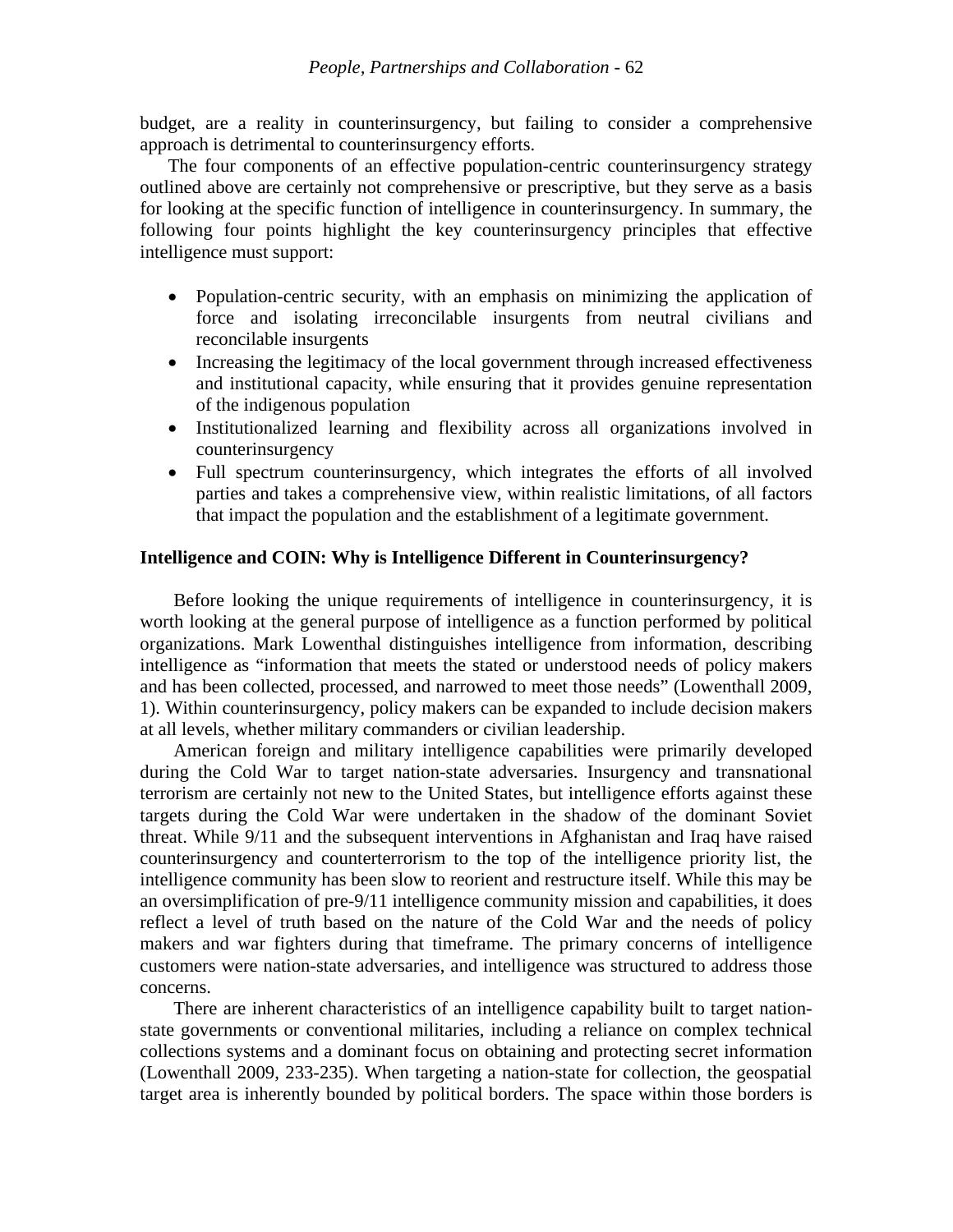generally denied-territory, which creates the need for technical collection capabilities to access that space. Conventional warfare against industrial, technologically advanced militaries relies heavily upon technical collections capabilities as well. Understanding the force posture and capabilities of opposing militaries was primarily a technical intelligence problem, with human espionage playing a supporting role.

When targeting nation-states, the dominant focus on secret information exists because governments generally guard their most important secrets very closely. Government political plans, advanced weapons program details, or ulterior foreign policy intentions are rarely openly available. The primary focus of intelligence under this constraint is to obtain that secret information, defeating any denial and deception measures being employed, without revealing how the information was obtained, so that it can be accessed again (Bruce and Bennett 2008, 125). The secretive and stove-piped nature of the modern intelligence community largely evolved because of the critical need to protect the intelligence sources and methods upon which the intelligence community and the policy makers it served relied (Lowenthall 2009, 77-78).

#### **Six Principals for Intelligence in COIN**

Why are the requirements of intelligence in counterinsurgency different from those needed to conduct a conventional war or collect on and analyze a powerful, industrial nation-state adversary? The differences come from the reality that targets themselves are drastically different, the sources of critical information are less guarded yet still difficult to access, and the mission that intelligence is supporting is of a much different nature. While this set of six principles overlaps in part with the six principles outlined by Teamey and Sweet in their 2006 article on intelligence in counterinsurgency, this set of principles is intended to apply beyond the specific area of military intelligence, focusing on numerous aspects of insurgency and counterinsurgency (Teamey and Sweet 2006).

#### *Focus on the Civilian Population*

First, the primary focus in counterinsurgency is on the civilian population, as opposed to the military capabilities and political intentions of a hostile government or conventional military. Population-centric intelligence is critical to a successful population-centric counterinsurgency strategy. As Teamey and Sweet noted, "counterinsurgency is an intelligence war" and "intelligence in counterinsurgency is about people" (Teamey and Sweet 2006, 28). The importance of the local population cannot be overstated, as the eventual outcome of the conflict depends upon its perceptions, motivations, hopes and fears. The primary goal of intelligence must be to understand the population. All other objectives serve to support this primary goal.

Understanding the population enables military commanders and decision makers to distinguish between skeptical civilians, accidental guerrillas and ideologically motivated extremists (Kilcullen 2009b, 284). Operational planning can then seek to isolate civilians and reconcilable insurgents from irreconcilable insurgents through combined military, political, economic, informational, and developmental efforts, rather than focusing on eliminating an ill-defined, and ultimately larger, insurgent set within the insurgency space through military targeting alone.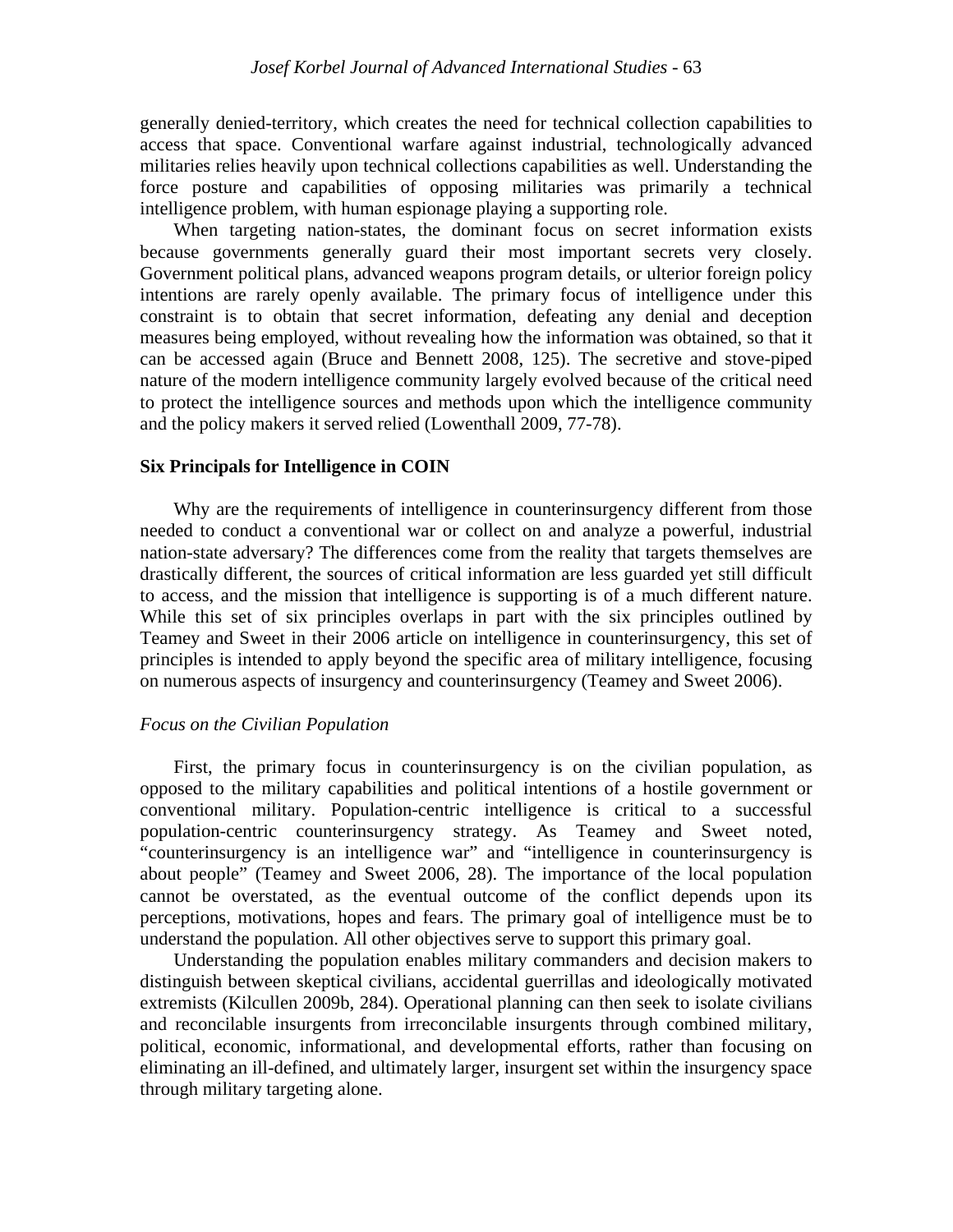#### *Greater Emphasis on Open Source Information*

Second, in counterinsurgency there is less emphasis on secret information. As David Kilcullen has suggested, "secret intelligence may matter less than situational awareness based on unclassified but difficult-to-access information" (Kilcullen 2009a, 497). The RAND COIN study by Gompert and Gordon has estimated that 90 percent of needed information in counterinsurgency is likelier to come from the population and other COIN users than from secret sources and methods (Gompert and Gordon IV 2008, xliii). This shift from the paradigm of secrecy is directly related to the population-centric nature of an insurgency. The information most vital to counterinsurgents is hidden primarily within the opinions and perceptions of the population. Accessing it can still be difficult, but it is not purposefully guarded by its owners nor inherently secret once it has been obtained.

Insurgents may engage in denial and deception efforts to conceal their own locations and intentions, but while this intelligence is still of critical importance in combating an insurgency, it is secondary to the population. Effective population-centric counterinsurgency will generate its own intelligence on the identities and locations of insurgents, and when truly successful, the alienation of insurgents from the population will force them into engagement with counterinsurgent forces (Kilcullen 2009b, 146).

#### *Intelligence is Localized*

Third, intelligence is much more localized in counterinsurgency. Understanding the leadership structure, identities, needs, motivations and fears of individual villages and neighborhoods requires much more local focus than studying the political leanings of Soviet politburo members who hold control over an entire nation-state territory. According to Teamey and Sweet, insurgencies themselves are "local, vary greatly in time and space, and are mosaic-like" (Teamey and Sweet 2006, 28). Counterinsurgency intelligence must be scaled to the diverse and numerous localized realities within the larger theatre of operations.

#### *Local Intelligence Has a Global Component*

Fourth, while intelligence in counterinsurgency is more localized, it must also acknowledge and consider the global component of a global-local insurgency. While it may seem paradoxical that intelligence in COIN can be simultaneously local and global, it is a reality of the modern global-local insurgency. While local factors are critical to the understanding of an insurgency within an area of operations, global factors, such as propaganda, information, training, financing, and weapons, can be supplied to local insurgents from around the world. Conversely, local occurrences in theatre, such as collateral damage resulting in civilian deaths, can be shared around the world by insurgents via the internet and global news media with no cost and little effort.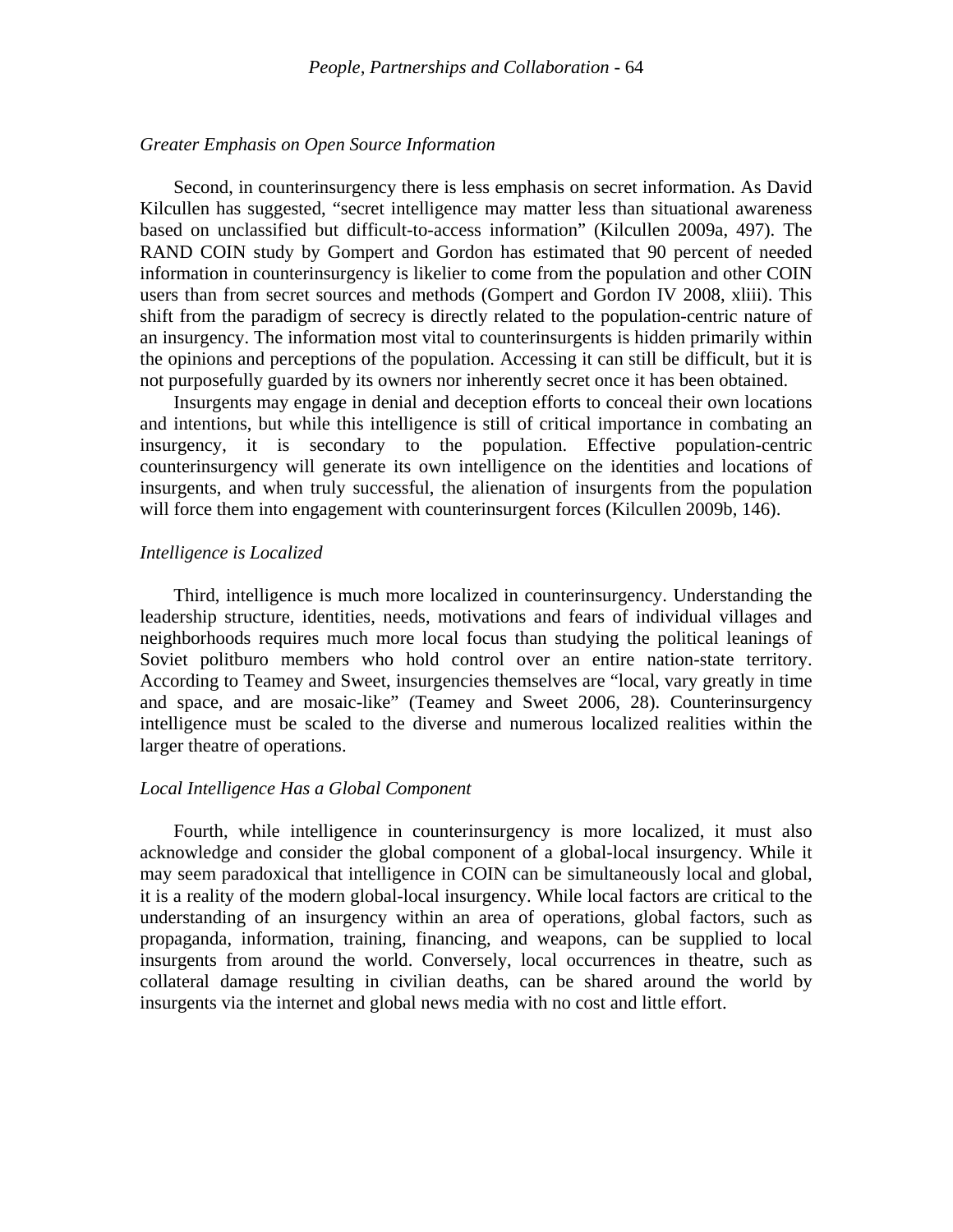#### *Intelligence Must Consider Unintended Consequences of COIN*

Fifth, intelligence in counterinsurgency must seek to anticipate and predict the unintended consequences of counterinsurgent actions. While this is an important and responsible consideration in any decision making process, the very nature of insurgency makes this an imperative. Insurgent strategies themselves are dependent upon the  $2<sup>nd</sup>$  and  $3<sup>rd</sup>$  order unintended consequences of counterinsurgent actions (Kilcullen 2009b, 29). An overreaction to an insurgent offensive that results in civilian casualties can have widespread and lasting negative consequences. As noted earlier, a flexible counterinsurgency capable of learning from its successes and failures and adapting accordingly is critical, but all adaptation must take into consideration potential unintended consequences. Intelligence must recognize this and seek to anticipate how counterinsurgent actions will affect the environment, both locally and globally.

#### *Intelligence Must be Full Spectrum*

Sixth, just as counterinsurgency itself must be full spectrum, intelligence supporting counterinsurgency must be a full spectrum enterprise, requiring efficient coordination and collaboration between all involved parties. The synchronization of civilian, military, hostnation, and multinational efforts to simultaneously strengthen a local government, protect a population and combat insurgents requires a more flexible and networked intelligence effort than exists today.

As mentioned above, Cold War intelligence capabilities were developed in stovepipes because of the need to protect capabilities, and the nature of the threat made the limitations acceptable. Different agencies collected different types of intelligence, and all-source agencies, like the CIA, DIA, and State Department INR, channeled the finished intelligence to the President and other national and military leaders who needed it to make decisions. Tactical and theatre military intelligence capabilities were largely separate from the national foreign intelligence efforts. National-tactical integration was never a primary priority of the intelligence community (McConnell 2007, 49-50).

In counterinsurgency, national-tactical integration is vital, as both levels can benefit directly from the intelligence efforts of the other. Within the military intelligence structure, Teamey and Sweet argue that "in a joint-combined environment, all echelons must work at intelligence" (Teamey and Sweet 2006, 28). Modern insurgencies generally do not operate with rigid command and control hierarchies, so intelligence efforts cannot be organized that way either. Intelligence must be horizontally and vertically networked with as much flexibility as the insurgency it is targeting.

#### **Recommendations for Improved Intelligence in Counterinsurgency**

#### *Expanded Human Intelligence: A New Look at The Oldest Form of Intelligence*

Human intelligence, or HUMINT, primarily involves the collection of intelligence from human sources. It is the world of espionage and spying that is most commonly associated with the intelligence community. Spying is the most ancient form of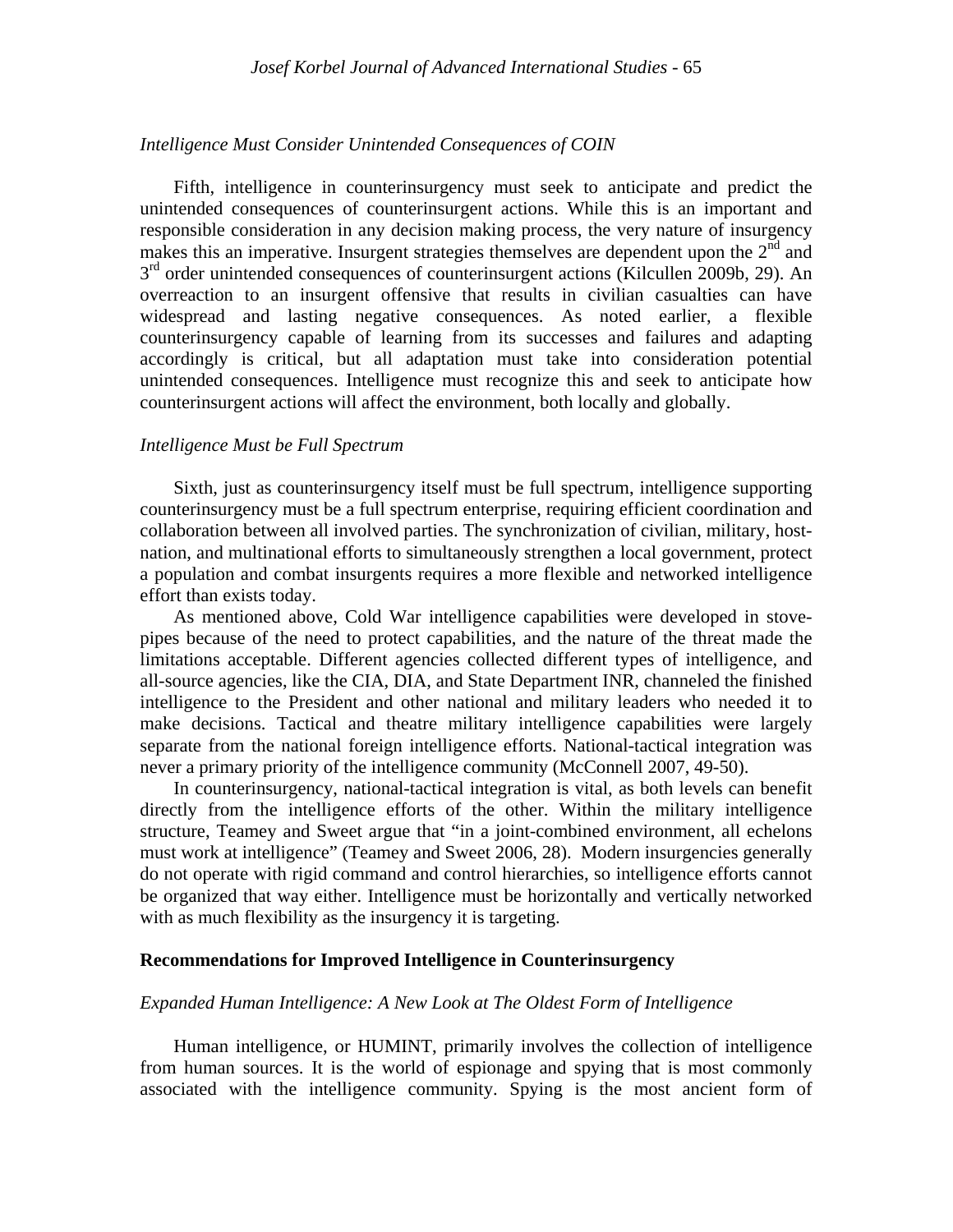intelligence, having been described as the world's second oldest profession (Lowenthall 2009, 97). When targeting nation-states, HUMINT is largely based upon intelligence officers operating out of embassies overseas and recruiting and handling foreign sources. Potential sources are developed very carefully, being targeted, assessed, pitched and handled through a specific acquisition process (Lowenthall 2009, 97). The most valuable sources are well placed within foreign governments or militaries, and concealing the identities and activities of source and handler are necessary to protect both parties and to ensure the continuity of access.

To be effective in population-centric counterinsurgency, the traditional definitions of both HUMINT targets and collectors should to be expanded. Targeting a nation-state government or military requires assets that can report on a relatively small circle of elite decision makers; the views and opinions of the non-elite population are of minimal importance. In counterinsurgency, power and authority are often fractured among many different competing individuals and organizations, and the battle for legitimacy between the government and the insurgent is ultimately decided by the population.

Expanding the HUMINT target set means moving beyond a traditionally small set of assets among government elites, power brokers and military leadership to include sources among the general population. As Dan Zeytoonian has noted, "In COIN, useful intelligence is most often obtained through personal contact with the population. This puts a disproportionate level of importance on HUMINT and requires a different understanding of it" (Zeytoonian, et al. 2006, 33). The danger in cultivating only a small set of assets among and around those who wield authority is that it draws information only from a fraction of the population involved in the insurgency. The experiences, fears and opinions of the general population are critically important in counterinsurgency. If insurgents are intimidating a particular segment of the population, this is a component of insurgent strategy and must be identified. If civilians are unhappy with services being provided by the government in their area, this is important data as well. If the government fails to provide the necessary services, the insurgents will, and loss of government legitimacy will be the penalty.

The organizations explicitly responsible for HUMINT within the Intelligence Community are the CIA and DIA. Unfortunately, neither currently has the manpower or mandate to assume responsibility for recruiting and handling a greater number of assets within populations facing insurgent conflict. Providing expanded human intelligence in counterinsurgency requires more collectors being trained and tasked to engage in this form of intelligence collection. Counterinsurgency is a full spectrum enterprise involving personnel from various military and civilian entities, many of whom have regular, direct contact with the population. With targeted training and direction, these existing relationships can be leveraged to provide a much broader source of population-centric HUMINT to counterinsurgent forces.

The intent in this expansion is not to replace traditional clandestine HUMINT operations but rather to augment them with an overt, population-centric human intelligence capability. The sources are still human, so this intelligence still falls within the purview of HUMINT, but the nature of the collection process and resulting intelligence is changed. Rather than collecting discrete secrets from well placed sources, this capability is intended to construct a more accurate picture of the "human terrain"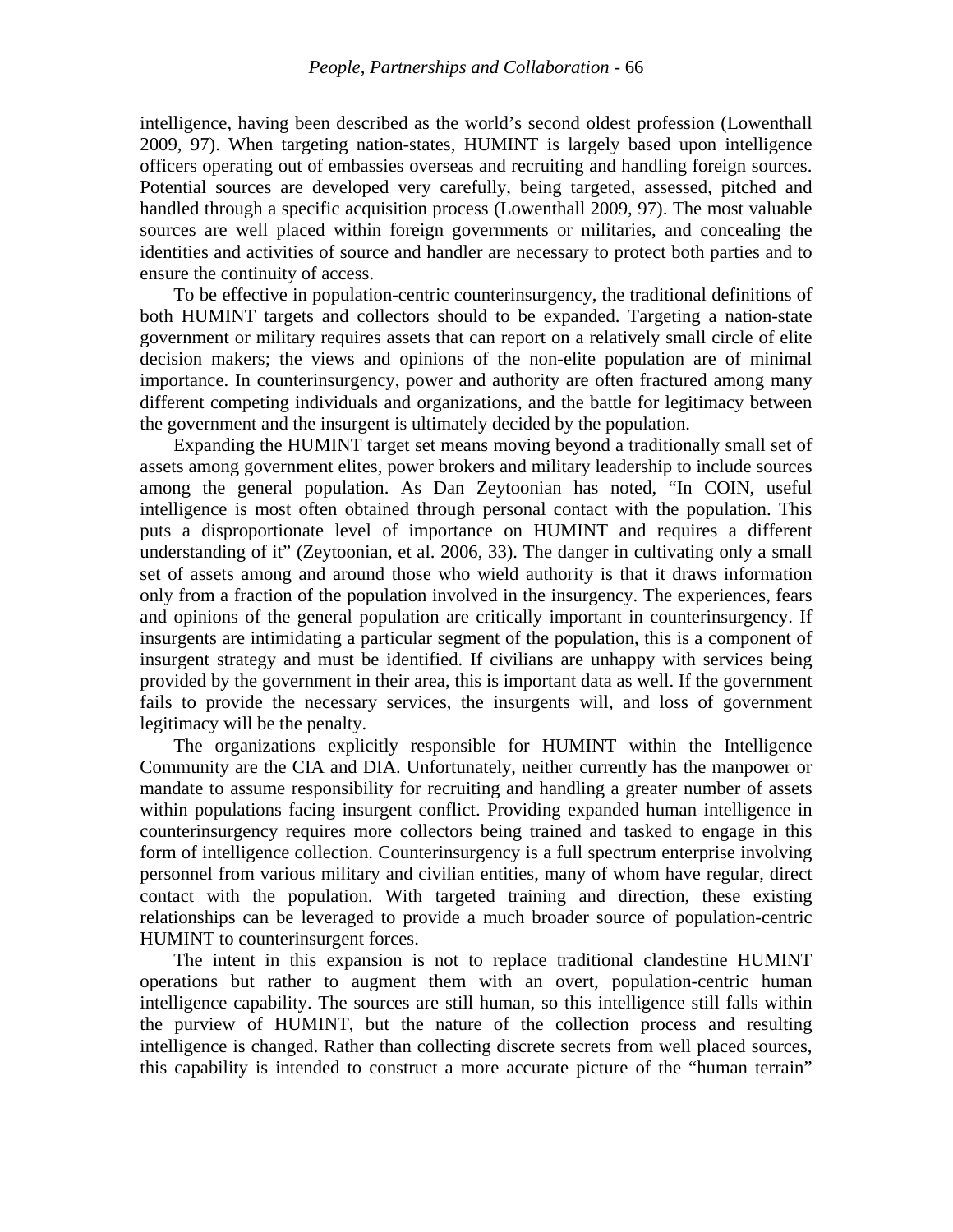within which counterinsurgents are operating. This enables better understanding of all actors inside the insurgency space and the realities driving the insurgency cycle.

#### *Collaborative Intelligence: Leveraging the Benefits of Full Spectrum COIN*

An expanded population-centric HUMINT collection capability in counterinsurgency will generate valuable intelligence about the motivations and perceptions of the population, but absorbing and making use of that intelligence requires increased capabilities for collaboration among all components of a counterinsurgency mission.

The value of full spectrum counterinsurgency is only enabled when the complete array of military, civilian and intelligence components are able to communicate with and learn from one another. The complex, hybrid nature of modern insurgent conflict means that the success of a reconstruction project can have direct influence on the perceptions of the population, which can then build legitimacy for the government, bolster the support of the population, and drive insurgents from a particular area (Kilcullen 2009b, 71). Success in this hybrid environment requires intelligence that is shared openly and quickly across organizational and national boundaries.

Part of this effort requires the technological infrastructure to share information across organizational and national boundaries. The technical details of such a network are beyond the scope of this paper, but the infrastructure should be designed with an emphasis on expanded user access, direct communication between users at all levels, and easy sharing of data. Libicki, Gompert, Frelinger and Smith of the RAND corporation have written in detail about the information technology requirements of effective counterinsurgency, including a proposed Integrated Counterinsurgency Operating Network (ICON) which would emphasize "user primacy, inclusiveness and integration" (Libicki, et al. 2007, xxiii). Such a comprehensive network infrastructure could serve as the backbone for an expanded collaborative intelligence capability.

A key component of improved collaboration should also be the adoption of the tools, processes, methodologies and philosophies that are commonly known as "Web 2.0". In an assessment of social media and its implications for national security, Mark Drapeau and Linton Wells describe Web 2.0 as "dynamic and participatory, where software interacts among many users and across many devices, and persons effortlessly shift between author and audience states" (Drapeau and Wells II 2009, 1). While the application of tools like wikis, blogs, and social networking – components of Web  $2.0$  – may seem out of place in a discussion of insurgent conflict, the principals behind Web 2.0 – user empowerment, reduced redundancy of effort, and collective intelligence, have direct application to the intelligence requirements of population-centric counterinsurgency.

The greater difficulty in enabling stronger collaboration will be cultural, rather than technological (Gompert and Gordon IV 2008, xlliii). As technologist Andrew McAfee pointed out in a discussion of Web 2.0 adoption by large commercial enterprises, empowering users to share and collaborate with fewer constraints decreases the ability for centralized control of information, which can be an uncomfortable adjustment, to say the least, for managers of that system (McAfee 2006, 28). It can be assumed that this would be especially true in the field of intelligence, where national security is at stake. In counterinsurgency, the implications for system misuse are grave, so the design of the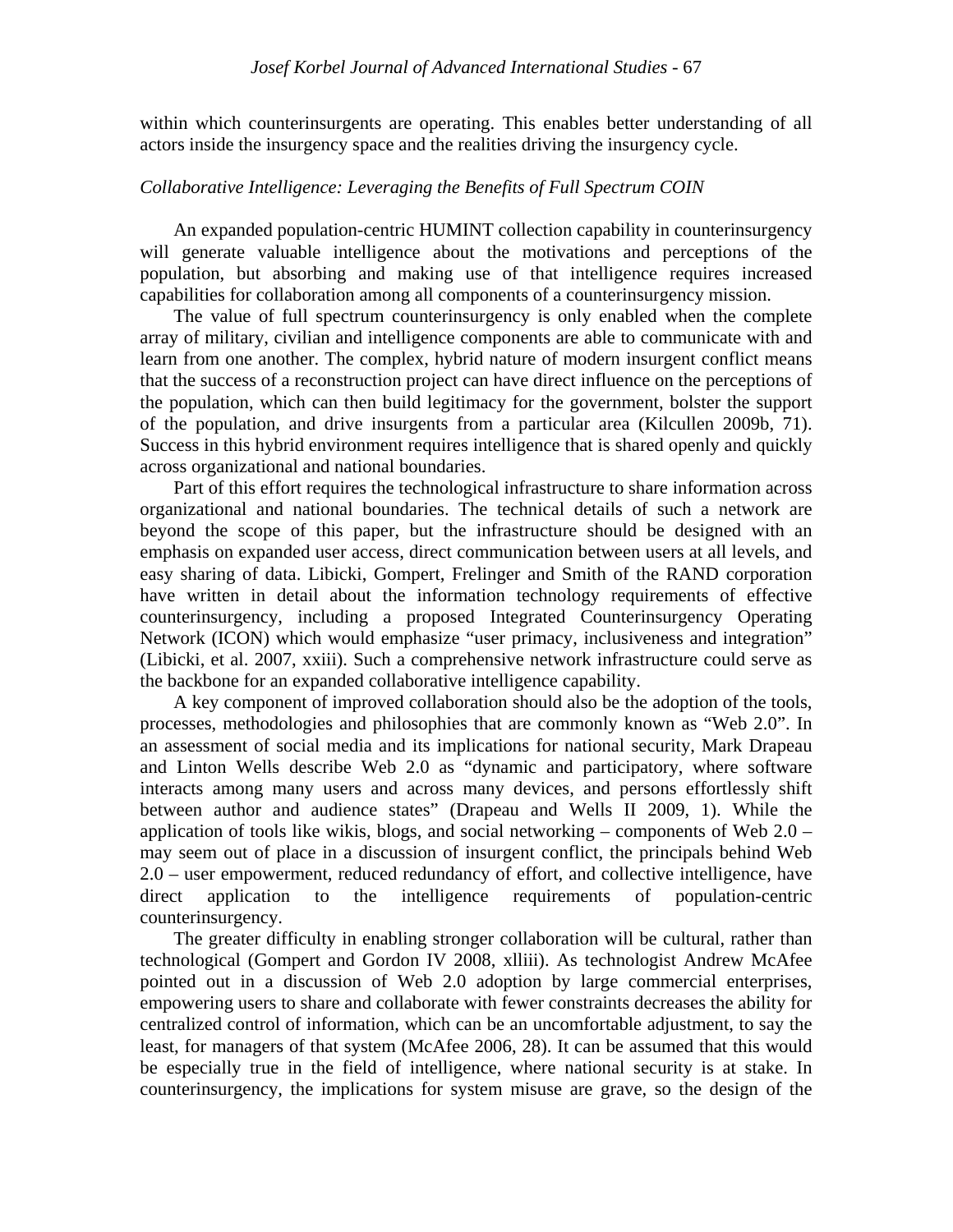system would need to include checks and balances, such as mandatory user attribution and effective monitoring capabilities. Components of the intelligence community have already begun adoption of similar collaborative systems, like Intellipedia, so there are already sources for lessons learned and expertise that can be drawn upon as these capabilities are built to enable collaboration in counterinsurgency (Medina 2008, 245). Ideally, existing systems would be integrated with any counterinsurgency intelligence network as it comes online.

Collaborative intelligence should also place greater emphasis on open source intelligence (OSINT) than currently exists. As noted earlier, the intelligence required for counterinsurgency is primarily unclassified and open source in nature, focused largely on the population itself. This can include direct HUMINT reporting from members of the population as well as local or global media reporting on the conflict. As Dan Zeytoonian has noted, "Open-Source Intelligence (OSINT) also gains a measure of importance that it does not have against a conventional threat. The intelligence analyst has much to gain from what people say on the radio and write in newspapers. Just gauging the number of pro- and anti-government newspapers printed in a certain area is telling" (Zeytoonian, et al. 2006, 33).

Additionally, open source information is cheaper, has fewer, if any, access and sharing restrictions, and greatly expands the pool of potential sources. Intelligence officers that are trained, encouraged and empowered to utilize open source information as well as secret information will be able to more effectively obtain the information that they need, regardless of the source (Steele 2008, 141). Additionally, OSINT enables more effective use of a collaborative network like that suggested above, since classification and compartmentalization are no longer impediments to access. Not only are the sources of intelligence expanded, but the viewers and analysts of intelligence are expanded as well. As Steele has pointed out in arguments for greater use of OSINT throughout the intelligence community, "open source intelligence harnesses what *everyone* sees and knows" (Steele 2008, 148).

A potential, unconventional component of networked intelligence and greater focus on OSINT is the concept of "crowd-sourcing," or distributing tasks among an unstructured, collective workforce on a voluntary basis. This may seem counterproductive to further integration among counterinsurgents, but for some analytical tasks, such as translating foreign language media or analyzing strategic trends within and beyond the theatre of insurgency, the internet expands the pool of available talent and capability substantially. Indeed, websites like jihadica.com and smallwarsjournal.com leverage the combined knowledge and opinions of academics, former and current soldiers and intelligence officers, and the interested public to produce commentary and analysis of topics directly related to ongoing counterinsurgency efforts. The "about" section of jihadica.com highlights the value of this approach:

*Jihadica is a clearinghouse for materials related to militant, transnational Sunni Islamism, commonly known as Jihadism. At the moment, much of this material is diffuse, known only to a few specialists, and inaccessible to the public and policymakers unless they pay a fee. Jihadica provides this material for free and keeps a daily record of its dissemination that can be easily searched and studied. These records are accompanied by the expert commentary of people who have the*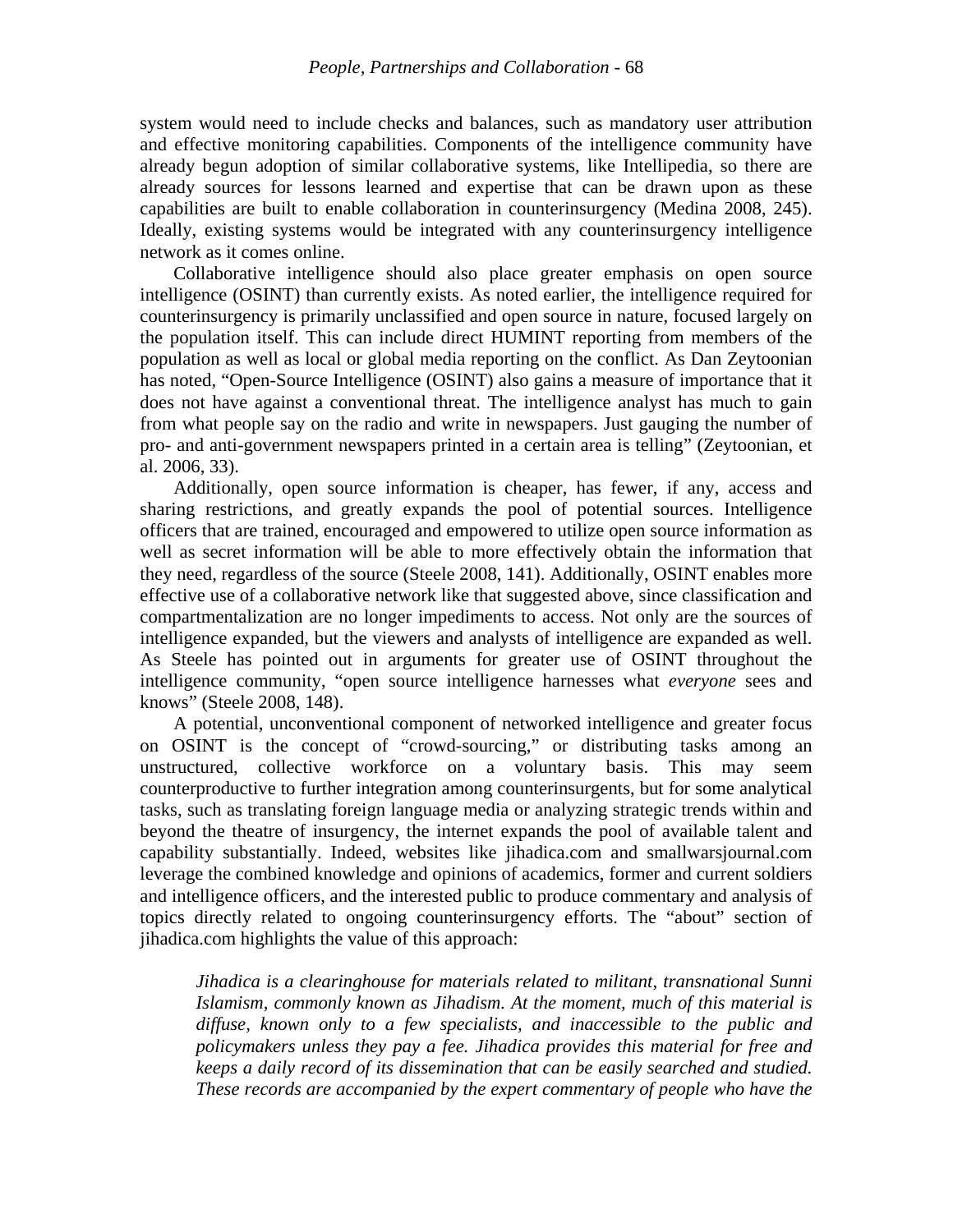*requisite language training to understand the primary source material and advanced degrees in relevant fields* (McCants 2009)*.*

It is of course the responsibility of the intelligence analyst or counterinsurgency practitioner accessing and utilizing this open information to vet the credibility and reliability of the source, but this is true for any intelligence, whether open or secret.

Finally, enhanced intelligence collaboration within counterinsurgency enables greater continuity of experience, expertise and skill as new personnel are brought in and current personnel are rotated among different positions. New personnel could have access to a database of accumulated knowledge, and the capability for reaching back to the individuals themselves who have the relevant knowledge and experience could be integrated directly into the technical and cultural operational processes. A recognition of the value of this type of capability already exists within the military, and new programs are being implemented to develop individuals who can provide "continuity, expertise and relationships" in a specific theatre of operations (Bumiller and Shanker 2009). Counterinsurgency intelligence, and operations in general, could be greatly improved by an expansion of this concept to all aspects of the mission.

## *More Effective Partners: A Greater Focus on Competencies for Learning, Training and Communicating*

The approaches above for expanded HUMINT capabilities and greater collaboration are important in improved population-centric intelligence, but the additional component that can make these concepts successful is a greater specific focus on partnership with local government, military and civilian partners. The importance of improving hostnation capacity, the need for deep cultural knowledge, a widespread weariness of foreign involvement, and the high costs of a protracted insurgency all support the conclusion that the most ideal intelligence collectors and analysts are locals.

The first component of improved partnership is the ability of counterinsurgent personnel to advise and train locals. John Nagl has advocated strongly for a greater advisory capacity within the military, arguing that "the most important military component of the Long War will not be the fighting we do ourselves, but how well we enable and empower our allies to fight with us" (Nagl 2007, 3). Improving the legitimacy of the host-nation government is in part a matter of improving institutional capability and efficiency. Professional Western forces have a great deal to teach indigenous forces as they seek to establish professional military, intelligence and police forces amidst the chaos of an ongoing insurgency.

The value of an advisory role extends to the civilian components of counterinsurgency as well. Hank Crumpton has noted a Department of Justice program which sends U.S. attorneys overseas to serve as legal advisers to local governments as a successful example of this concept (Bartholet 2008). The program not only provides valuable advisory skills to the local government, but it provides valuable experience and cultural education to the advisors themselves. According to Crumpton, these programs move beyond our current "archaic way of thinking about war" of "armies fighting armies and diplomats doing diplomacy," integrating civilian and military efforts in a whole-ofgovernment approach. Programs of this nature are few and far between though, and an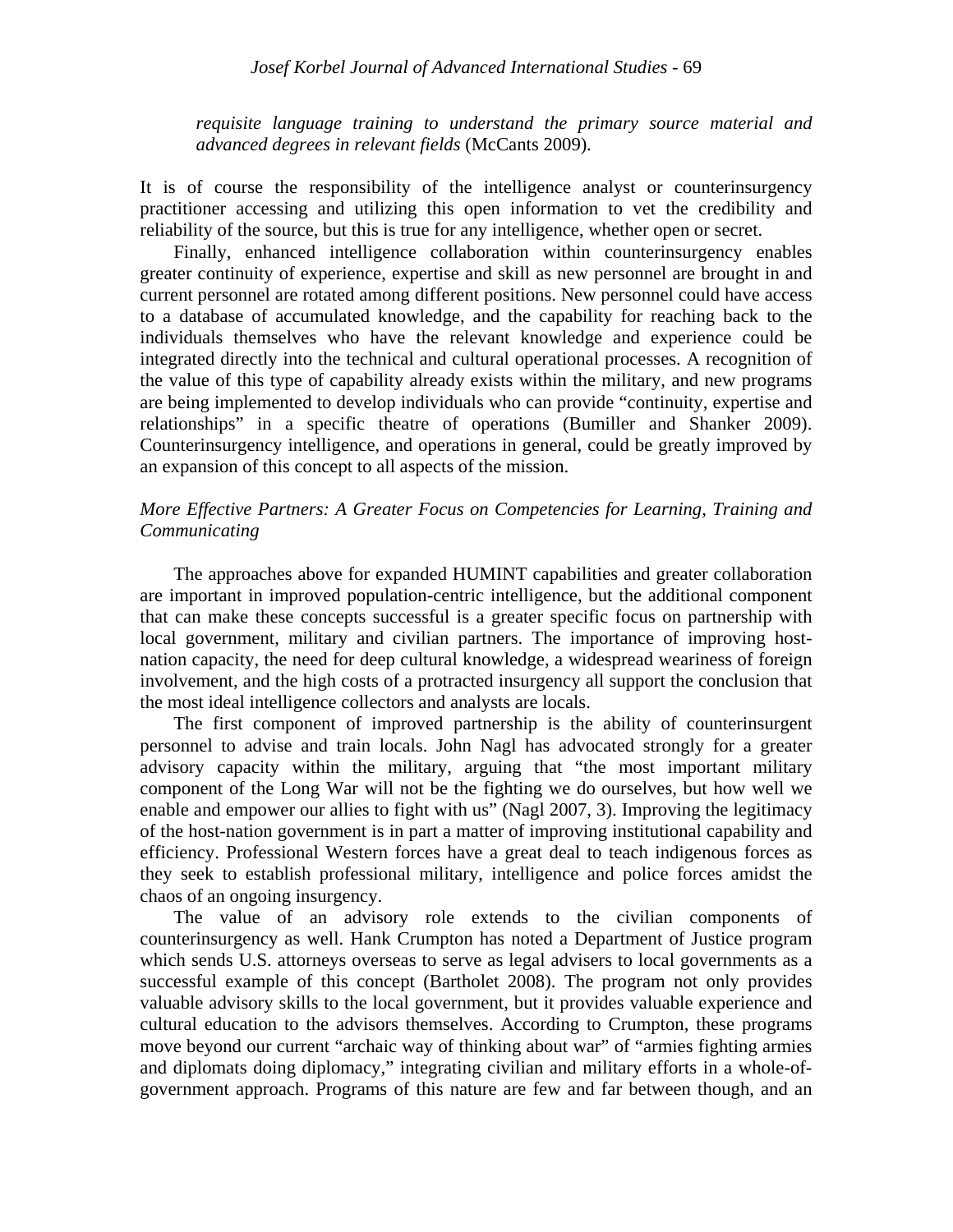expansion of this concept would be invaluable to intelligence efforts in counterinsurgency (Bartholet 2008).

The second component of improved partnership is a shift towards employing intelligence personnel with competencies directly related to building relationships and cross-cultural communications. Intelligence officers, no matter how well trained and educated, will never understand the local population as well as a native of that population. This becomes even more apparent when considering the localized nature of insurgency. The goal of a greater cultural competency is then not to gain a native-like understanding of a population, but rather to understand it well enough to be able to work effectively and collaboratively with government officials, military and police forces, intelligence officers, and civilians from the local population.

Successful counterinsurgency is population-centric, full spectrum, based on flexibility and adaptation, and is focused on improving the legitimacy of the host-nation government. None of these components can succeed without effective partnership with not only the local government, but with local civilians as well. Foreign counterinsurgent forces, no matter how well equipped and informed, cannot defeat an insurgency without the support of the population. In the end, the host-nation government and population are the only groups capable of achieving victory against an insurgency. Foreign forces can only seek to improve the odds. The decline in violence in Iraq since 2007 has been attributed to the difficult decision by former Sunni insurgents to turn against Al-Qaeda en-masse and side with Iraqi government and American forces (Kilcullen 2009b, 185). This was a decision made by and for the Iraqis. Without strong partnerships with coalition forces though, their decisions arguably could not have been supported and sustained.

#### **Conclusion: Commitment, Caution, and Beneficial Consequences**

The population-centric, hybrid nature of modern insurgency clearly places demands upon intelligence that are different from those of conventional warfare or nation-state politics. Effective counterinsurgency is population-centric, and intelligence must provide the comprehensive understanding of the population that decision makers need to conduct an effective counterinsurgency. In a complex human maze of localized conflict, transnational extremists, accidental guerrillas, and innocent civilians hoping for security and stability, intelligence provides the only means of distinguishing civilian from insurgent, reconcilable from irreconcilable, corrupt from legitimate, and trustworthy from untrustworthy. This understanding can guide counterinsurgents as they seek to learn from and adapt to the dynamic situation on the ground, continually trying to avoid a downward spiral of missteps and unintended consequences.

An expanded HUMINT capability that seeks to understand the human terrain of an insurgent environment is one component of an improved intelligence capacity. Expanded collaboration among all actors involved in integrated, full spectrum counterinsurgency is another. The most critical need to improve intelligence within counterinsurgency is a greater capacity across the board to develop stronger local partnerships. While this responsibility extends beyond the ranks of intelligence officers, the institutional cultural and situational knowledge, experience and insight gained from these partnerships will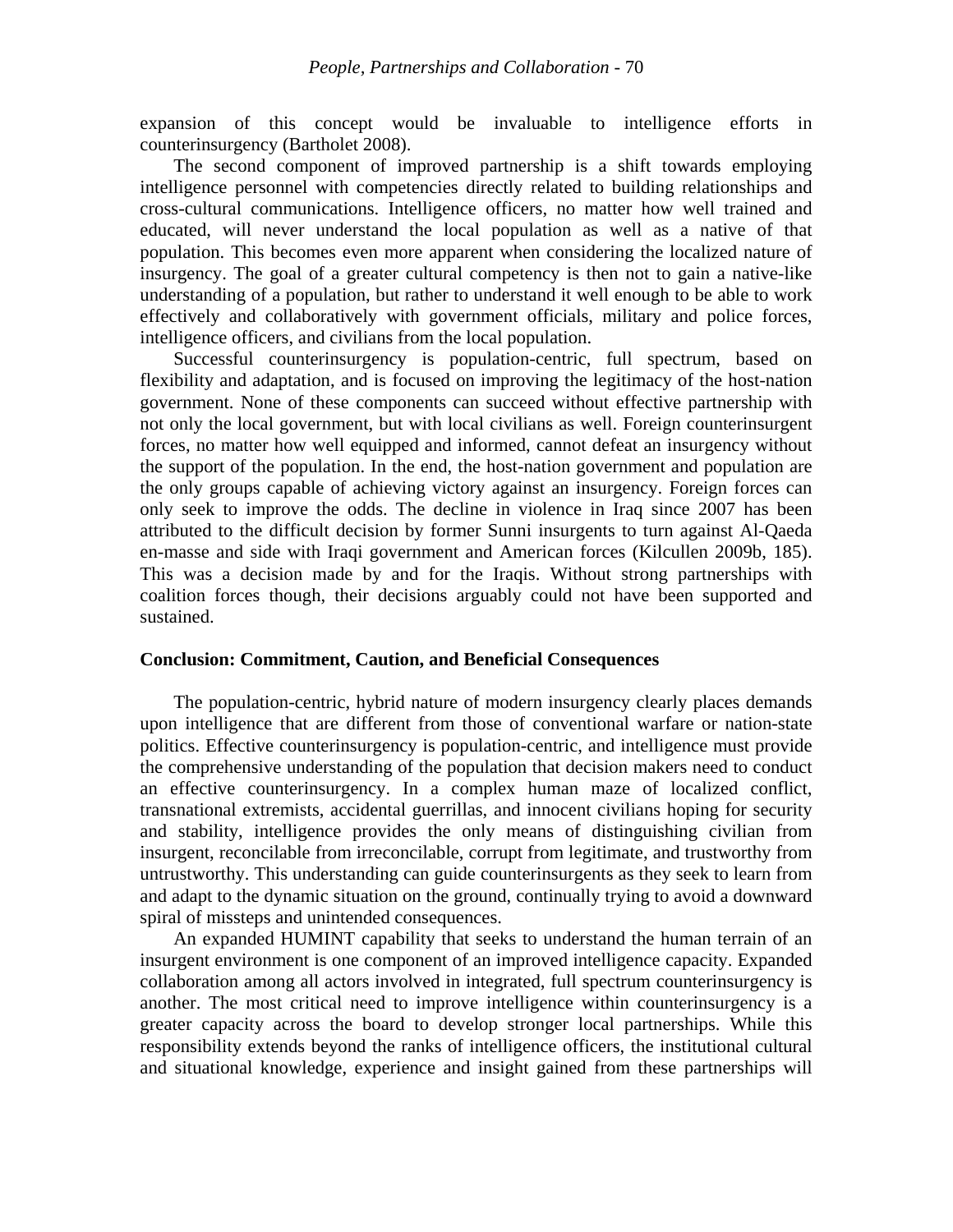yield intelligence that is just as valuable to decision makers as that from technical collection systems.

The lessons of the past years in Iraq and Afghanistan have provided real examples of what works and what does not in counterinsurgency. As intelligence efforts are improved, it is critical that the scope and commitment of this type of conflict is considered. Counterinsurgency is a long-term endeavor and the odds of success are not good. There are no successful examples of counterinsurgency taking less than ten years; many take much longer than that (Kilcullen 2007). Despite this unavoidable reality of extended commitments, there is a potential ancillary benefit. A prospective fortuitous consequence of a greater population-centric intelligence capability within both the civilian and military components of a counterinsurgency force is an institutionalization of skills and capabilities whose usefulness extends beyond combating insurgencies. The qualities and skills needed to understand the human terrain of a local village or urban neighborhood in counterinsurgency are largely the same as those required for stability operations or humanitarian assistance. By developing more capable full spectrum counterinsurgents, the U.S. government is ultimately developing a more culturally aware and capable global workforce. While some may view this as a form of neo-colonialism, the realities of this increasingly networked and globalized  $21<sup>st</sup>$  century require the United States to become more, not less, engaged with the rest of the world.

Even though the intelligence capabilities outlined here have the potential to make the United States more effective at conducting counterinsurgency, that does not mean that it should become a favored or even commonly accepted tool of foreign policy. As David Kilcullen has argued, it should be avoided whenever possible, but if it has to be done, it should be done right (Kilcullen 2009b, 264). To do it right though, an improved intelligence capability is a must.

## **References**

Bartholet, Jeffrey. "'You Have to Rethink War': An ex-CIA spymaster critiques America's war on Al Qaeda." *Newsweek (Web Exclusive)*, March 3, 2008.

Bruce, James B., and Michael Bennett. "Foreign Denial and Deception: Analytical Imperatives." In *Analyzing Intelligence: Origins, Obstacles and Innovations*, edited by Roger Z. George and James B. Bruce, 122-137. Washington, DC: Georgetown University Press, 2008.

Bumiller, Elisabeth, and Thom Shanker. "Commander's Ouster is Tied to Shift in Afghan War." *The New York Times*, May 11, 2009.

Bureau of Political-Military Affairs, Department of State. *U.S. Government Counterinsurgency Guide.* Guide, Bureau of Political-Military Affairs, Department of State, U.S. Department of State, 2009.

Clausewitz, Karl Von. "On War." In *The Book of War: Sun-Tzu The Art of Warfare and Karl Von Clausewitz On War*, edited by Caleb Carr, 250-984. New York, NY: Random House, 2000.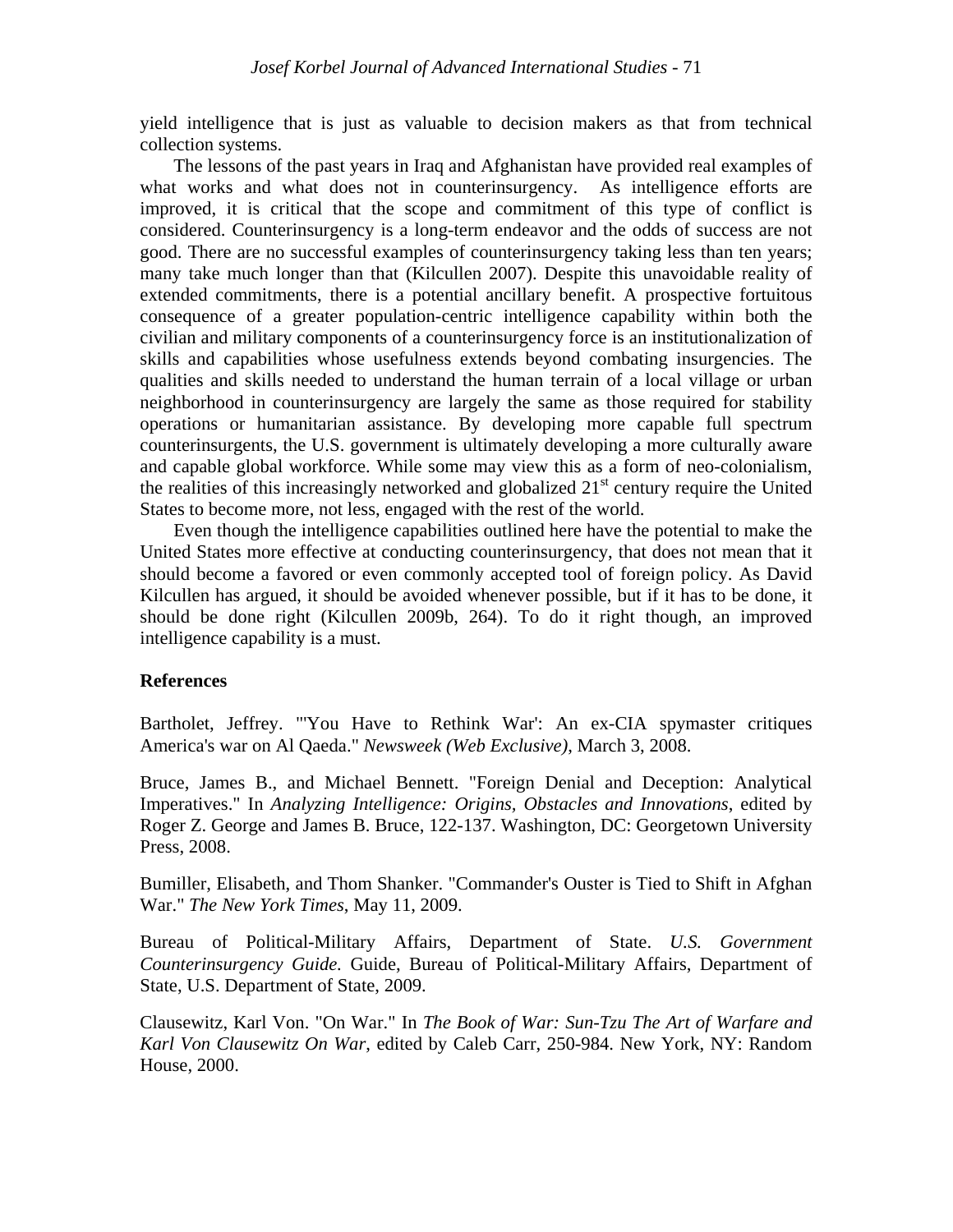Demarest, Geoffrey. "19th Century Strategy and its Applicability to Insurgent Warfare." *Small Wars Journal* (Small Wars Journal), March 2009.

deVillafranca, Richard. "Reconsidering Afghanistan: Time for an 'Azimuth Check'." *Parameters: US Army War College Quarterly* XXXVIII, no. 4 (2008-2009): 77-94.

Drapeau, Mark, and Linton Wells II. "Social Software and National Security: An Initial Net Assessment." Center for Technology and National Security Policy, National Defense University, Washington DC, 2009.

Gompert, David C., and John Gordon IV. *War by Other Means: Building Complete and Balanced Capabilities for Counterinsurgency.* Santa Monica, CA: RAND Corporation, 2008.

Kilcullen, David, interview by Charlie Rose. "An Hour with Counterinsurgency Expert David Kilcullen." *Charlie Rose.* (October 5, 2007).

Kilcullen, David. "Counterinsurgency Redux." In *The Use of Force: Military Power and International Politics*, edited by Robert J. Art and Kenneth N. Waltz, 486-500. Lanham, MD: Rowman & Littlefield Publishers, Inc., 2009a.

\_\_\_. *The Accidental Guerrilla: Fighting Small Wars in the Midst of a Big One.* New York City, NY: Oxford University Press, 2009b.

Kipp, Jacob, Lester Grau, Karl Prinslow, and Don Smith. "The Human Terrain System: A CORDS for the 21st Century." *Military Review*, September-October 2006: 8-15.

Libicki, Martin C., David C. Gompert, David R. Frelinger, and Raymond Smith. *Byting Back: Regaining Information Superiority Against 21st-Century Insurgents.* Santa Monica, CA: RAND Corporation, 2007.

Lowenthall, Mark M. *Intelligence: From Secrets to Policy.* 4th Edition. Washington, DC: CQ Press, 2009.

McAfee, Andrew P. "Enterprise 2.0: The Dawn of Emergent Collaboration." *MITSloan Management Review* 47, no. 3 (Spring 2006): 21-28.

McCants, William. *About - Jihadica.* 2009. http://www.jihadica.com/about/ (accessed May 22, 2009).

McConnell, Mike. "Overhauling Intelligence." *Foreign Affairs* 86, no. 4 (July/August 2007): 49-58.

Medina, Carmen A. "The New Analysis." In *Analyzing Intelligence: Origins, Obstacles, and Innovations*, edited by Roger Z. George and James B. Bruce, 238-248. Washington, DC: Georgetown University Press, 2008.

Mockaitis, Thomas R. "From counterinsurgency to peace enforcement: New names for old games?" *Small Wars & Insurgencies* 10, no. 2 (1999): 40-57.